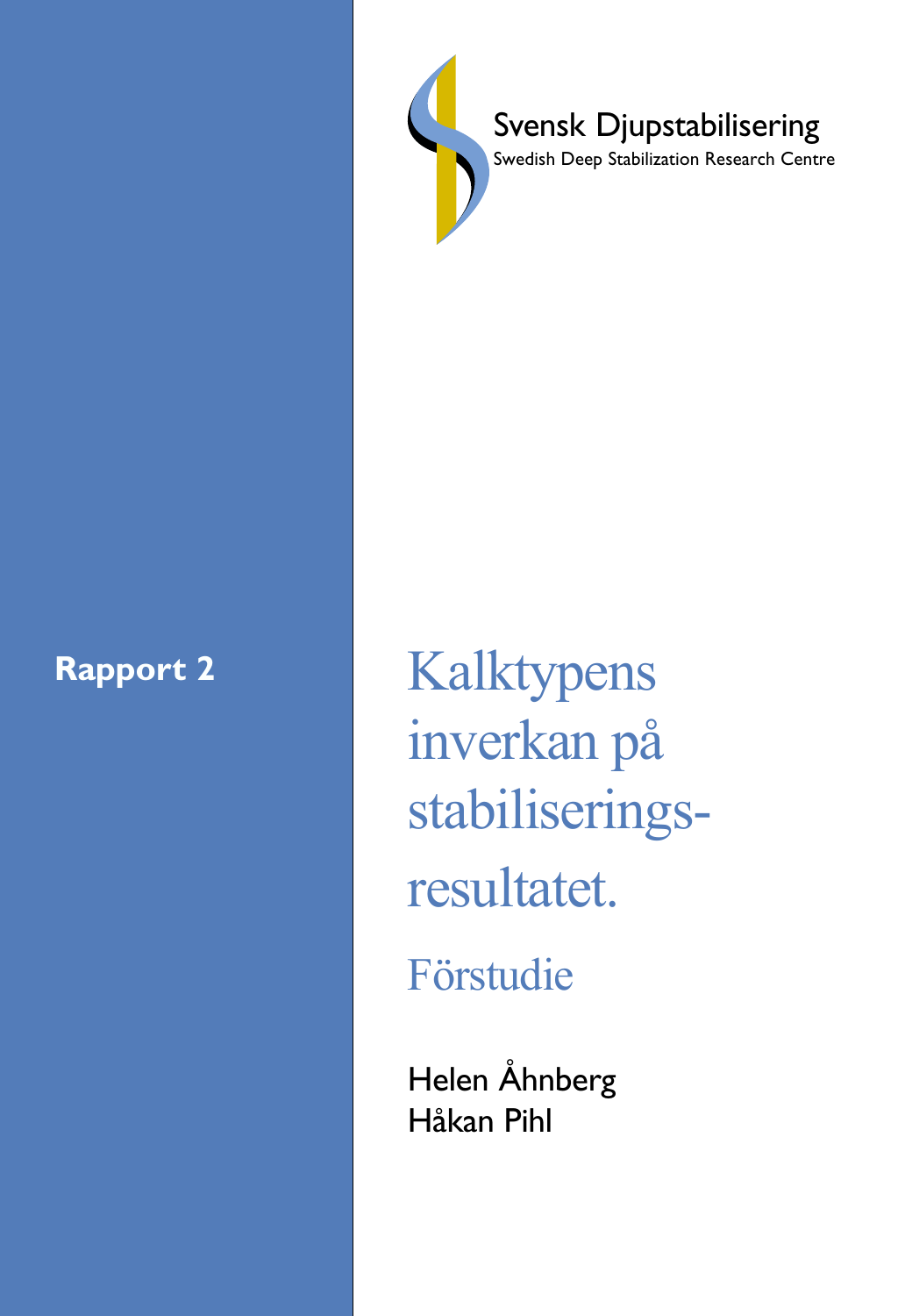### **Svensk Djupstabilisering**

Svensk Djupstabilisering (SD) är ett centrum för forskning och utveckling inom djupstabilisering med kalk-cementpelare. Verksamheten syftar till att initiera och bedriva en branschsamordnad forsknings- och utvecklingsverksamhet, som ger säkerhetsmässiga, funktionsmässiga och ekonomiska vinster som tillgodoser svenska intressen hos samhället och industrin. Verksamheten baseras på en FoU-plan för åren 1996-2000. Medlemmar är myndigheter, kalk- och cementleverantörer, entreprenörer, konsulter, forskningsinstitut och högskolor.

Verksamheten finansieras av medlemmarna samt genom anslag från ByggforskningsrÂdet, Svenska byggbranschens utvecklingsfond och Kommunikationsforskningsberedningen.

Svensk Djupstabilisering har sitt s‰te vid Statens geotekniska institut (SGI) och leds av en styrgrupp med representanter för medlemmarna.

Ytterligare upplysningar om verksamheten lämnas av SD:s projektledare Göran Holm, tel: 013–20 18 61, 070–521 09 39, fax: 013–20 19 13, e-mail: holm@geotek.se

### **Swedish Deep Stabilization Research Centre**

The Swedish Deep Stabilization Research Centre coordinates research and development activities in deep stabilization of soft soils with lime-cement columns. A joint research programme based on the needs stated by the authorities and the industry is being conducted during the period 1996 - 2000. Members of the Centre include authorities, lime and cement manufactures, contractors, consultants, research institutes and universities.

The work of the Swedish Deep Stabilization Research Centre is financed by its members and by research grants.

The Swedish Deep Stabilization Research Centre is located at the Swedish Geotechnical Institute and has a Steering Committee with representatives choosen from among its members.

Further information on the Swedish Deep Stabilization Research Centre can be obtained from the Project Manager, Mr G Holm, tel: +46 13 20 18 61, fax:  $+46$  13 20 19 13 or e-mail: holm@geotek.se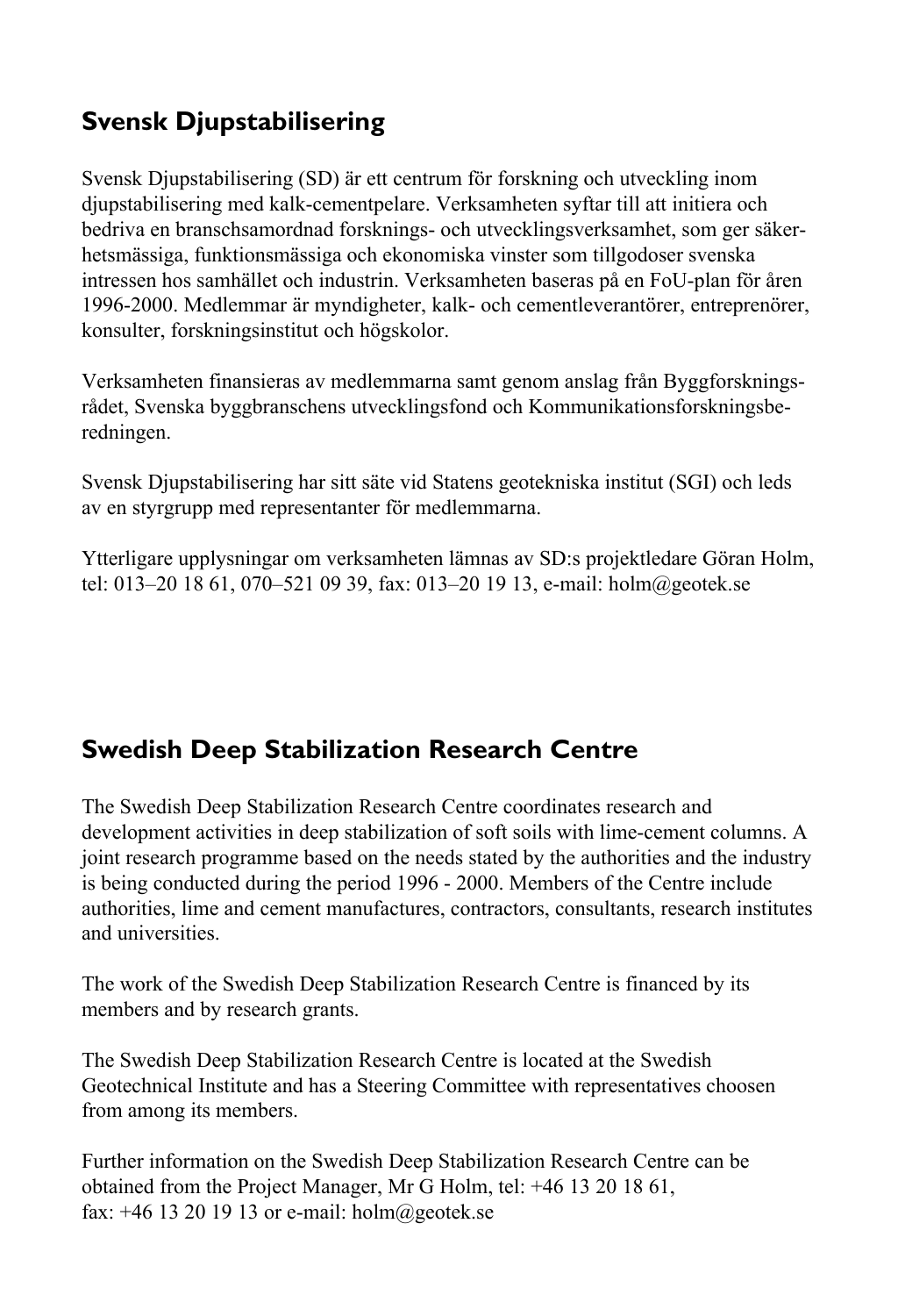

# Kalktypens inverkan på stabiliseringsresultatet

FÖRSTUDIE

Helen Åhnberg Håkan Pihl

Linköping 1997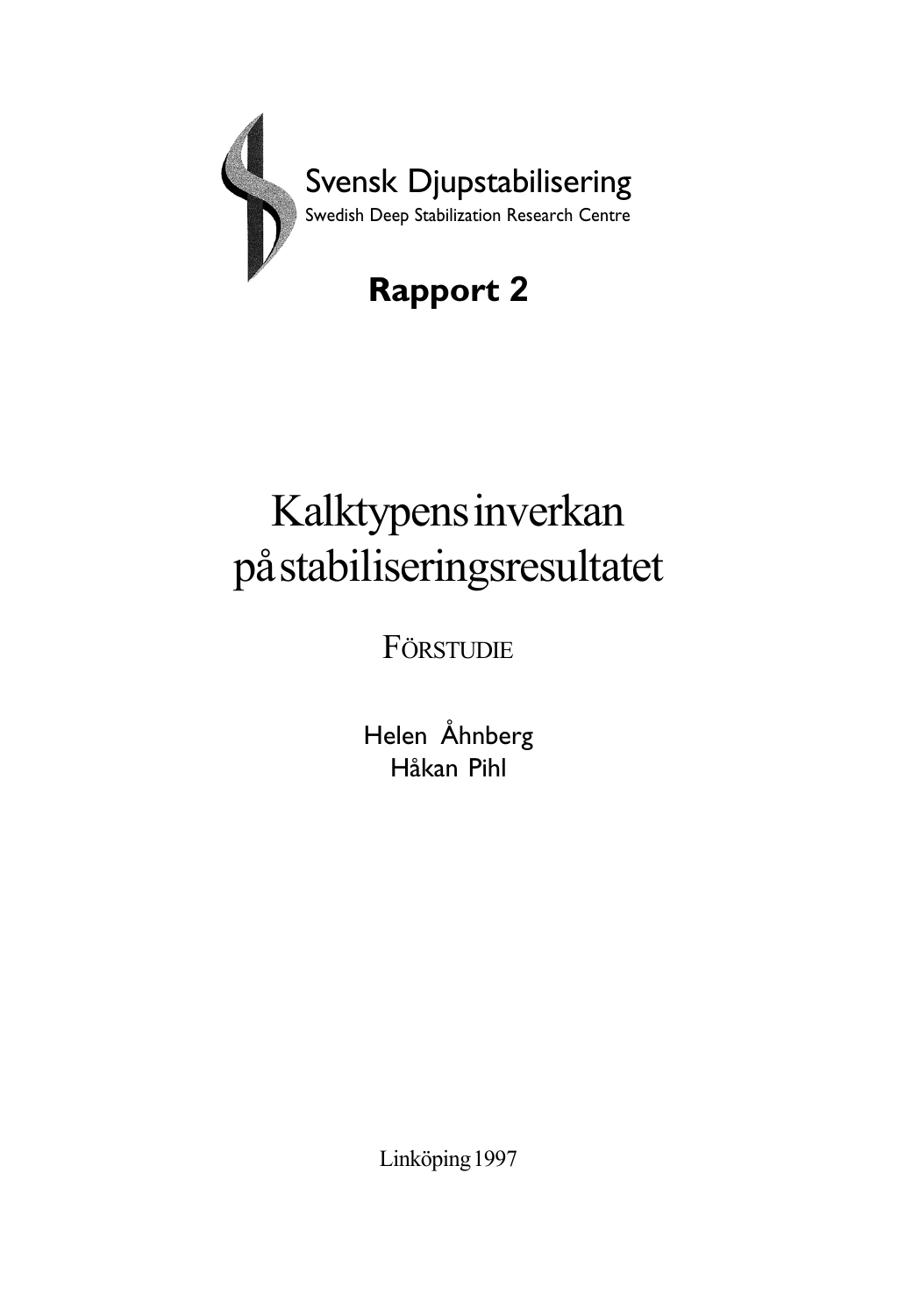|             | <b>Rapport</b>   Svensk Djupstabilisering<br>c/o Statens geotekniska institut<br>581 93 Linköping |
|-------------|---------------------------------------------------------------------------------------------------|
| Beställning | Tel: 013-20 18 62<br>Fax: 013-20 19 13<br>E-post: sussyl@geotek.se                                |
| <b>ISSN</b> | 1402-2036<br>$ISRN \perp SD-R$ --97/2--SE                                                         |
| Upplaga     | 400                                                                                               |
| Tryckeri    | Roland Offset AB, Linköping, nov 1997                                                             |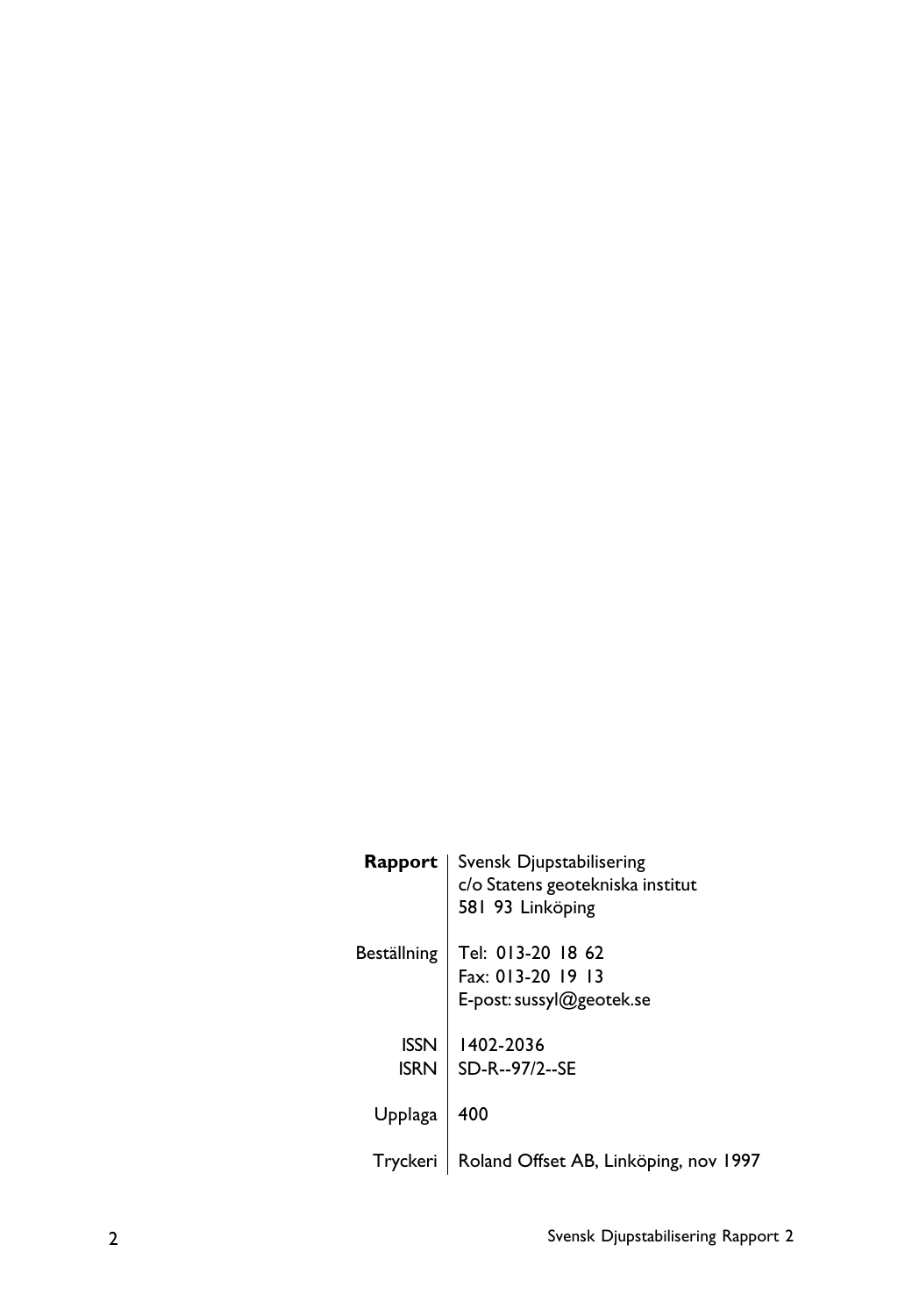### Förord

Inom Svensk Djupstabilisering (SD) kommer omfattande forskning att bedrivas om olika egenskaper hos stabiliserad jord. I SD:s delprojekt 2.1 "Parametrar som påverkar stabiliserad jords egenskaper" kommer undersökningar att utföras både i laboratorium och i fält om hur egenskaperna påverkas av en mängd olika faktorer. Som en förstudie till kommande projekt inom ämnesområdet har Partek Nordkalk AB på uppdrag av Svenska Kalkföreningen initierat och i samarbete med Statens geotekniska institut (SGI) utfört undersökningar rörande kalktypens inverkan på stabiliseringsresultatet.

Rapporten är kommer att vara underlag för uppläggning av fortsatta försök om stabiliserad jords egenskaper.

Linköping februari 1997

*Helen Åhnberg*, SGI *HÂkan Pihl*, Partek Nordkalk AB

*Leif Pettersson*, ordf i Svensk Djupstabilisering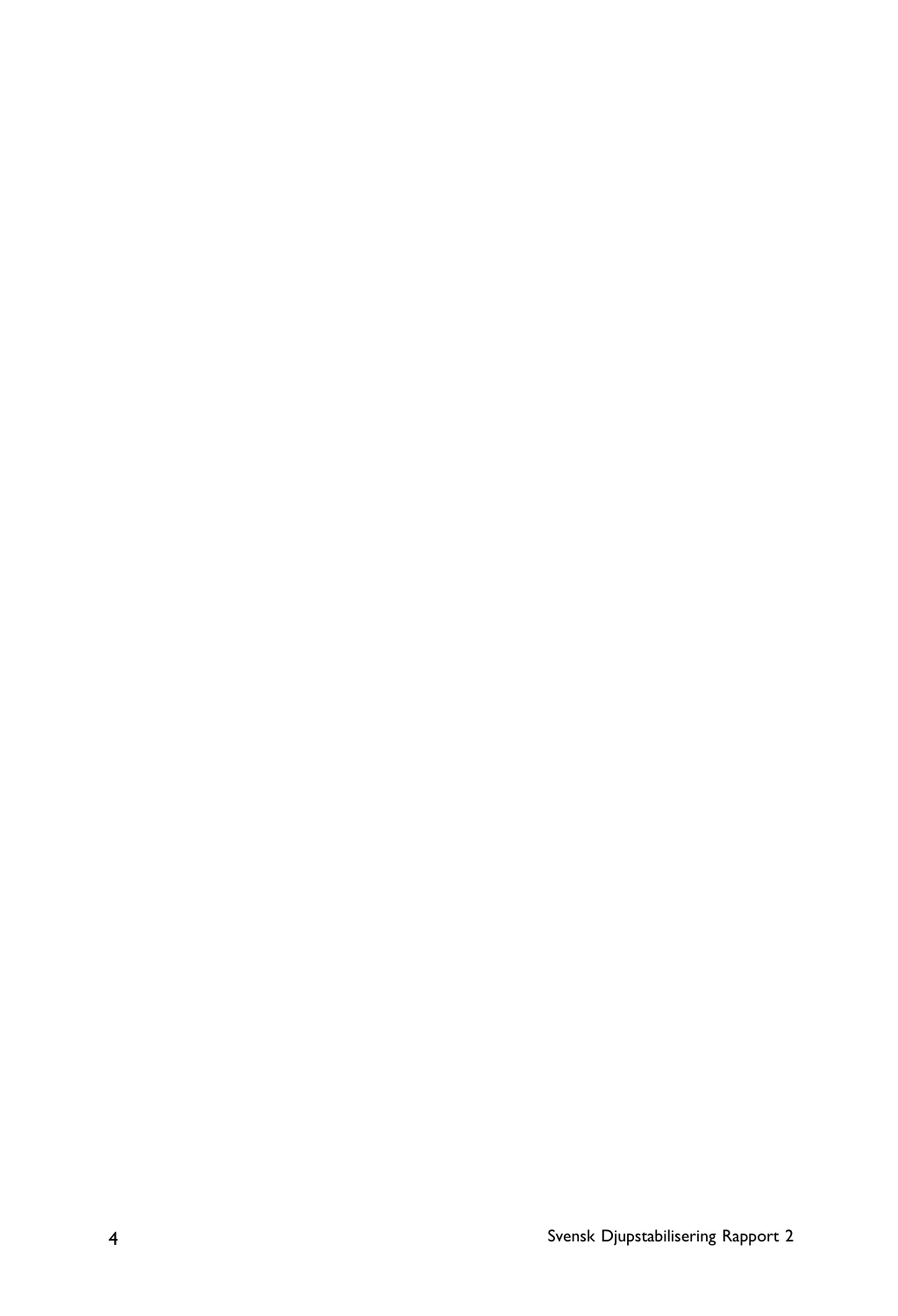# Innehåll

#### **Förord**

|    | 5.1 Provningsmetod<br>5.1.1 Provberedning<br>5.1.2 Provningsprogram<br>5.2 Resultat<br>5.2.1 Densitet och vattenkyot<br>5.2.2 Hållfasthet enligt enaxliga tryckförsök<br>5.3 Bedömning av inverkande faktorer på stabiliseringsresultatet<br>5.3.1 Provningsmetod<br>5.3.2 Typ av jord<br>5.3.3 Typ av kalk |  |
|----|-------------------------------------------------------------------------------------------------------------------------------------------------------------------------------------------------------------------------------------------------------------------------------------------------------------|--|
| 6. |                                                                                                                                                                                                                                                                                                             |  |
|    |                                                                                                                                                                                                                                                                                                             |  |
|    |                                                                                                                                                                                                                                                                                                             |  |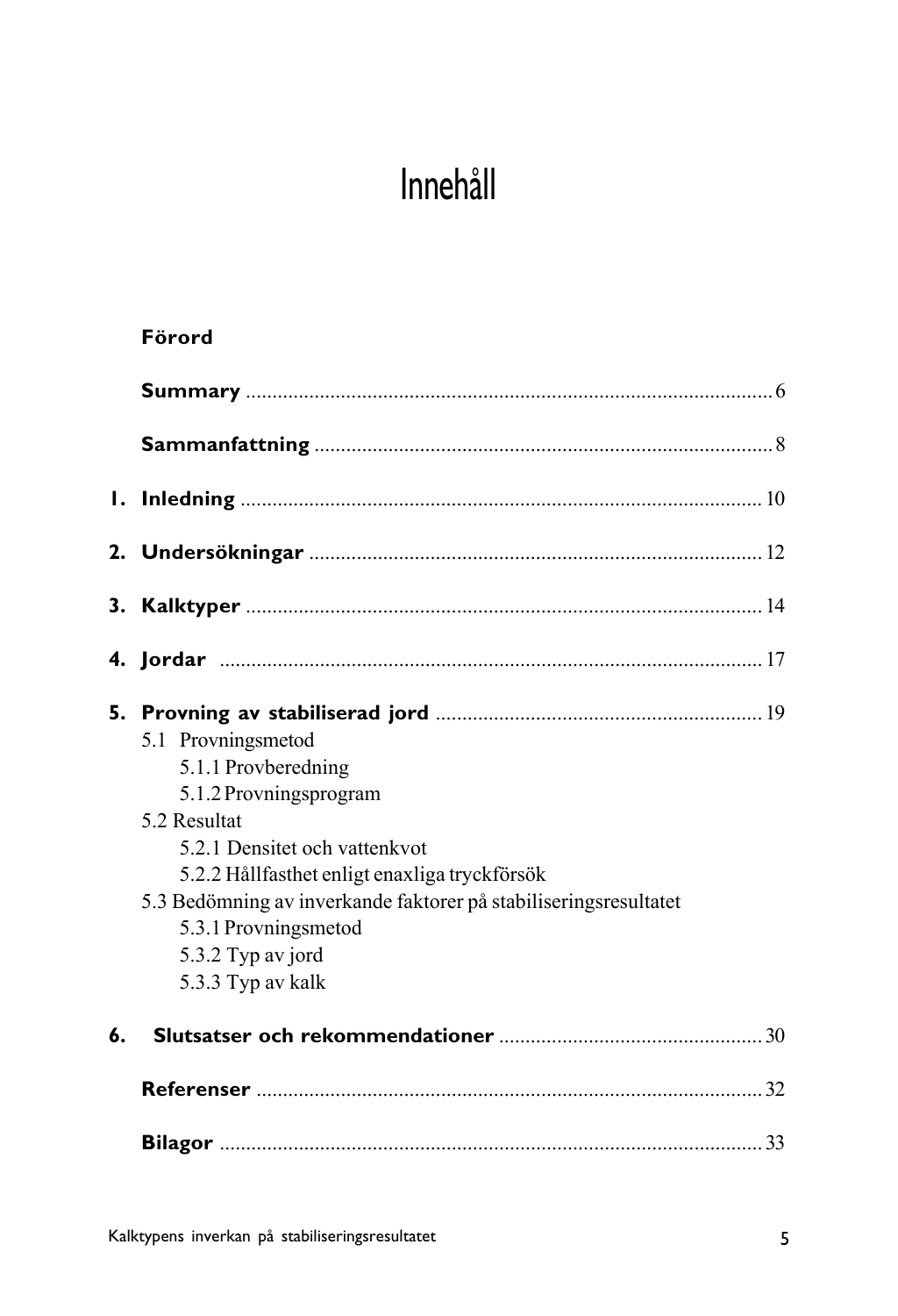### **Summary**

**P**reliminary investigations of the influence of the type of quicklime on stabi-<br>lisation results have been accepted in the contract of the type of quicklime on stabilisation results have been conducted as a pilot study by Svensk Djupstabilisering (the Swedish Deep Stabilisation Research Centre). The investigations were performed in the laboratory and comprised tests on eight types of lime in two different clays.

**The pilot study shows** that the type of lime used can be of major importance for the stabilisation result even when the differences in properties such as degree of calcination, grain size, CaO content, etc. are relatively small.

**Seven types of lime** were obtained from different locations in Sweden and one type from Poland. The Swedish types came from Köping, Rättvik, Boda and Landskrona. They were of varying coarseness and degree of calcination. Analysis of various properties of the lime did not reveal any significant differences between them. One of the types of lime showed somewhat poorer reactivity than the others. This lime had been handled in a different way compared to the other types prior to the tests in this study.

**The way in which the lime is handled** is very important for the stabilisation result. This applies both in the laboratory and the field. Investigations were made of the effects of storing lime with varying degrees of exposure to air in the laboratory. After only one week, lime stored in open containers showed a decrease in reactivity (measured as slaking heat) of approximately 33% compared with storage in a closed container. After seven weeks, the measured slaking heat was less than 10% compared with lime stored in a closed container. Effects of incorrect handling were also seen in the results of the tests with one of the types of lime which had been excessively exposed to air during delivery from a workplace in the field.

**The tested soils** consisted of a clay from Mellösa, north of Stockholm, and another from Tuve, north of Gothenburg. The clays displayed similar geotechnical properties, grain size and chemical composition. The clay from Tuve was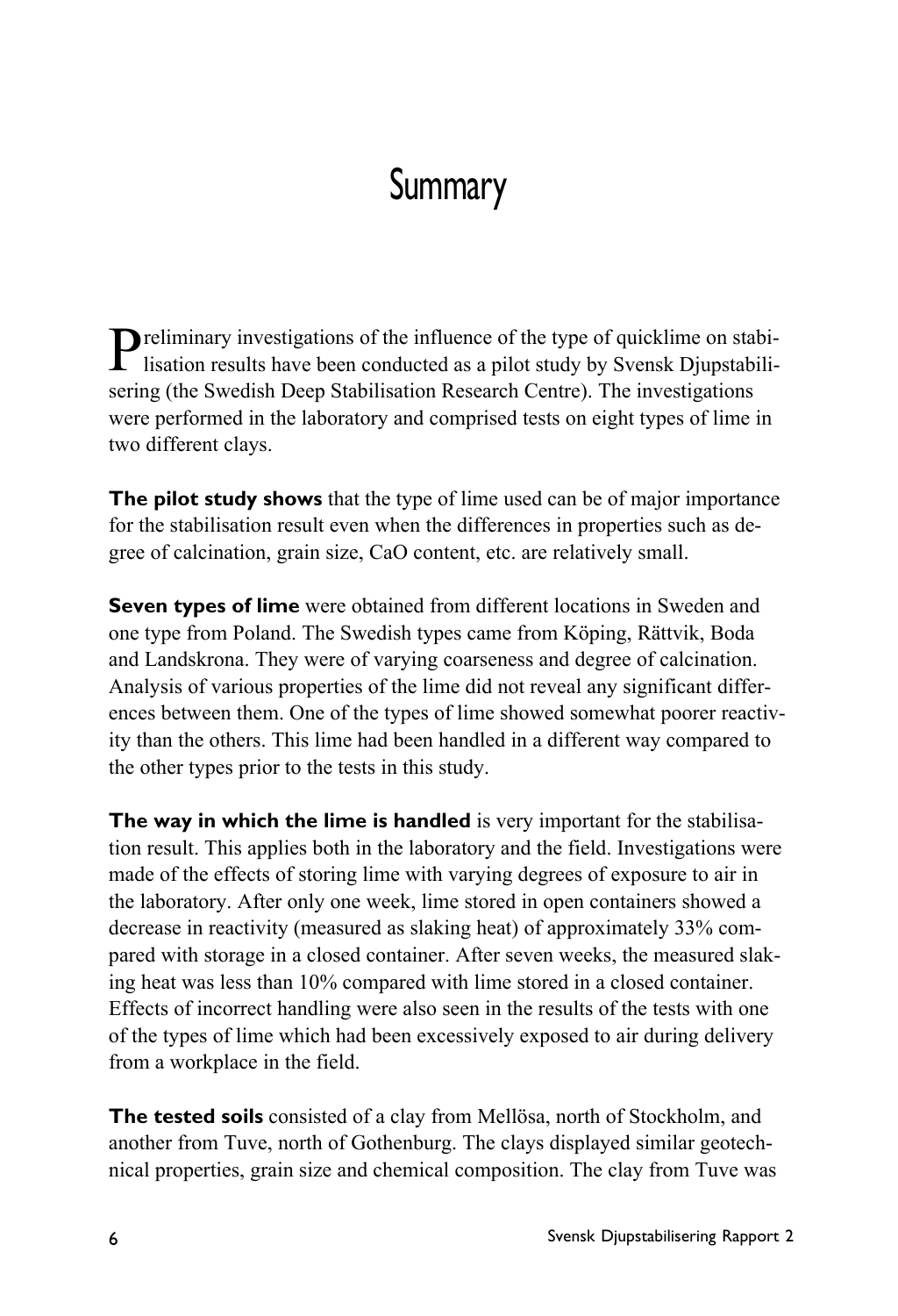salter and had a somewhat larger specific surface. Higher contents of potassium and sodium ions were also observed in this clay.

**Pure lime** in a quantity of 90 kg/m<sup>3</sup> were generally used in the project. A few comparative tests were also performed with lime-cement.

**The tests were performed** as double tests after 28 and 91 days. The strength of the mixes was determined by unconfined compression test. Determinations of water content and density were performed mainly to obtain an indication of more pronounced differences between the specimens.

**In the case of differences between the types of lime**, there are numerous factors exerting an influence both independently and interactively. Comparisons of various properties of the lime and observed values of shear strength revealed no certain relationships, but showed indications of a number of possibly influential factors. An estimate of the magnitude of the influence was made, regardless of the dispersion in the results. This indicated major influence from the content of calcium oxide. The content of active CaO is reflected in turn by other properties such as reactivity and CO<sub>2</sub> content of the lime. Other factors considered to be highly influential were specific surface and silicate content.

**Large differences in final strength** were observed for the two clays. The shear strength of stabilised Tuve clay was on average about 10 times higher than that of stabilised Mellösa clay. The results from the tests on stabilised clay from Mellösa showed relatively clear differences in strength between the various types of lime. Differences in effect between the different types of lime were also observed for the stabilised clay from Tuve. However, the differences between the types of lime used were relatively small. The lime that was handled incorrectly before delivery to the laboratory produced a clearly inferior result compared to the other types. The type of clay that was stabilised influenced the result not only regarding the level of strength achieved and the variation, but also the types of lime that produced the best result. The three types of lime producing the best result in the clay from Tuve were less effective in the clay from Mellösa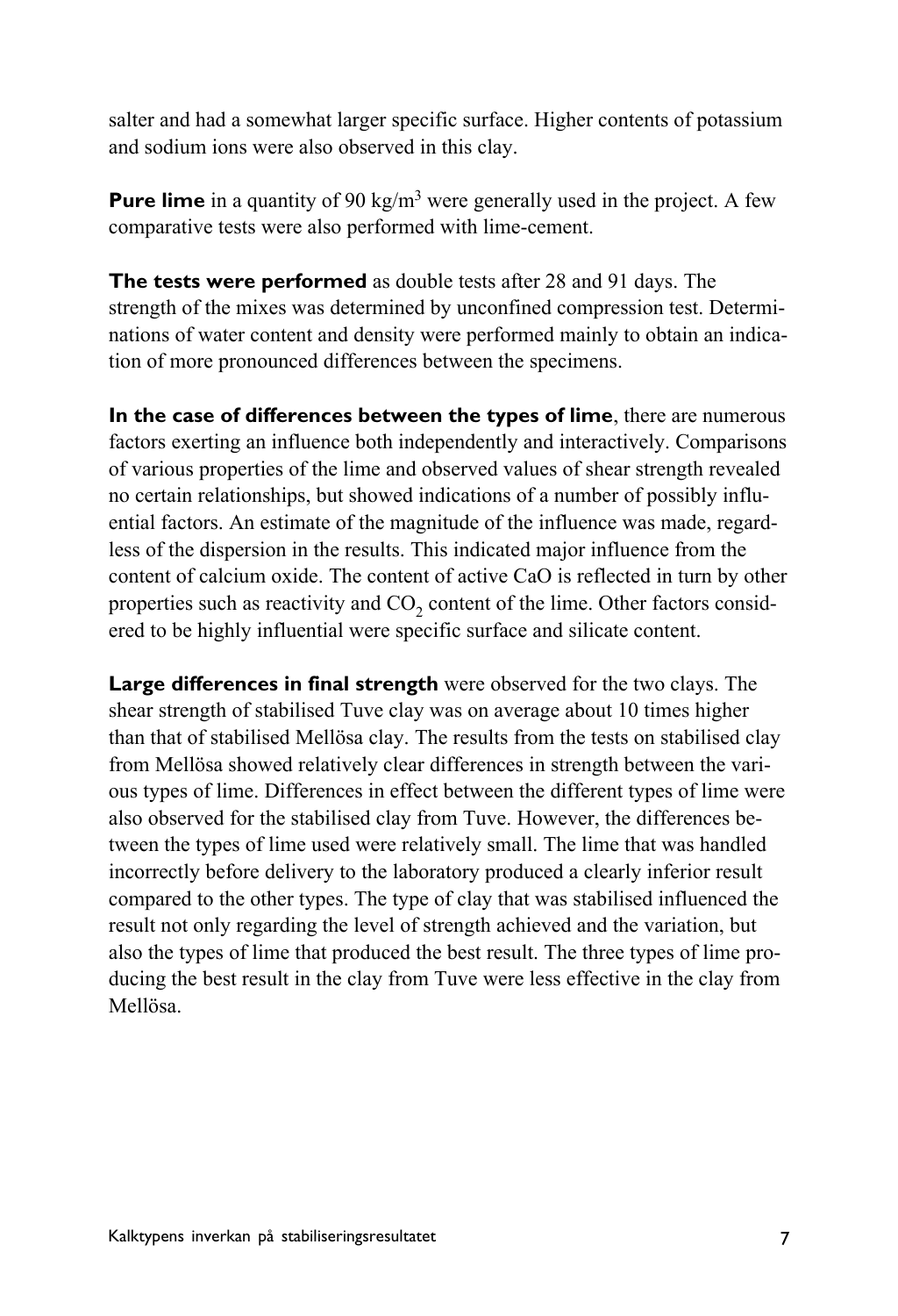# **Sammanfattning**

 $\bigcap$  om en förstudie inom Svensk Djupstabilisering har orienterande undersök- $\sum$ ningar utförts om kalktypens inverkan på stabiliseringseffekten i olika leror. Undersökningarna, som utförts i laboratorium, har omfattat provning av åtta olika typer av kalk i två olika leror.

**Förstudien visar** att typen av kalk som används kan ha stor betydelse för stabiliseringsresultatet även då skillnaderna i egenskaper som bränningsgrad, kornstorlek, CaO-halt m m är relativt små.

**Sju av kalktyperna** kom från olika platser i Sverige och en kalk kom från Polen. De svenska kalktyperna kom från Köping, Rättvik, Boda och Landskrona. Kalktyperna var av varierande grovlek och bränningsgrad. Utförda analyser av olika egenskaper hos kalken visade inte på några större skillnader mellan de olika kalktyperna. En av kalktyperna särskilde sig något från övriga och uppvisade sämre reaktivitet. Denna kalk hade hanterats annorlunda än övriga kalktyper före provningarna i denna studie.

**Hanteringen av kalk** är mycket viktig för stabiliseringsresultatet. Detta gäller i laboratoriet såväl som i fält. Undersökningar utfördes av effekter av lagring av kalk med olika tillgång till luft på laboratoriet. Lagring av kalk i behållare utan lock medförde redan efter en vecka att reaktiviteten i form av uppmätt släckningsvärme minskade med ca en tredjedel jämfört med vad som erhölls vid lagring med lock. Efter sju veckor var uppmätt släckningsvärme mindre än 10 % av den som erhölls från kalk som lagrats med lock. Effekter av felaktig hantering visade sig också i resultaten av försöken med en av kalktyperna som i samband med leverans från en arbetsplats i fält kommit i alltför stor kontakt med luft.

Jordarna som provades var lera från Mellösa, norr om Stockholm, och från Tuve, norr om Göteborg. Lerorna hade likartade geotekniska egenskaper och skillnaderna var inte heller så stora vad gäller kornstorlek och kemiskt innehåll. Tuveleran var saltare och hade en något högre specifik yta. Det kunde också noteras ett betydligt högre innehåll av kalium- och natriumjoner i Tuveleran.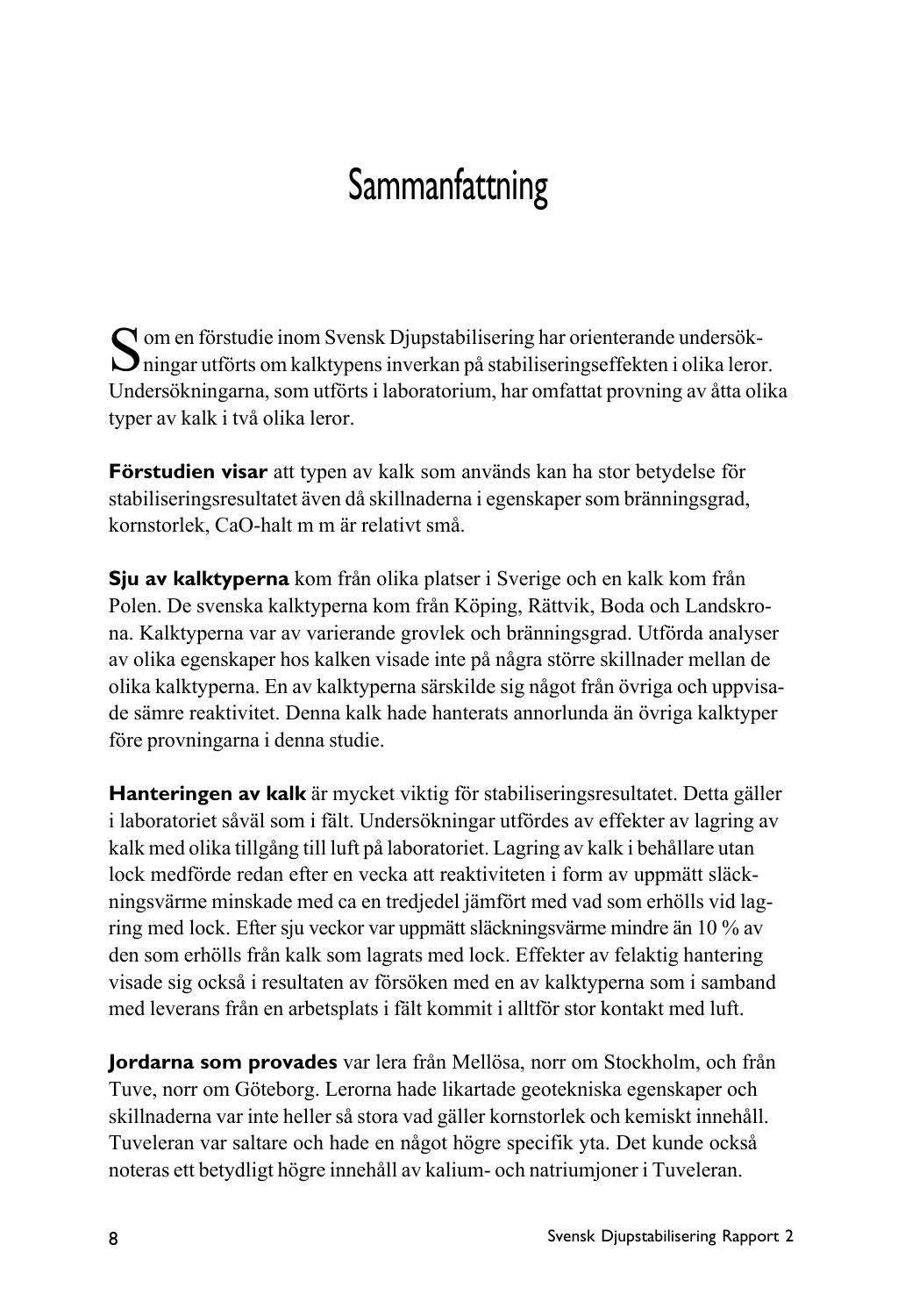**Inblandningar med ren kalk** utfördes huvudsakligen i en mängd motsvarande 90 kg/m<sup>3</sup>. Några jämförande försök utfördes också med kalk-cement.

**Provningar utfördes efter** 28 och 91 dygn i form av dubbelprovning. HÂllfastheten hos blandningarna undersöktes genom enaxliga tryckförsök. Bestämning av vattenkvot och densitet utfördes främst för att få en indikation på eventuella mer markanta skillnader mellan provkroppar.

När det gäller skillnader mellan olika kalktyper finns det en mängd olika faktorer som kan inverka, både enskilt och i samverkan med varandra. Utförda jämförelser mellan olika egenskaper hos kalken och uppmätta värden på skjuvhållfasthet visade inte på några säkra samband, men gav dock indikationer på en rad faktorer som kan inverka. En uppskattning av storleken på inverkan, oberoende av spridningen i resultat visade på stor inverkan av halten av CaOaktiv. Halten CaO-aktiv återspeglas i sin tur i andra egenskaper som släckningsreaktivitet och halt CO<sub>2</sub> hos kalken. Andra faktorer som kan ha relativt stor inverkan var BET-yta och silikatinnehÂll.

Stora skillnader i uppnådd hållfasthetsnivå kunde noteras för de två lerorna. SkjuvhÂllfastheten hos stabiliserad Tuvelera var i medeltal ca 10 gÂnger högre än den hos stabiliserad Mellösalera. Resultaten från provningarna av stabiliserad Mellösalera visade att markanta skillnader i hållfasthet uppnåddes med de olika kalktyperna. Även för den stabiliserade Tuveleran kunde skillnader i effekt noteras mellan de olika kalktyperna. Skillnaderna var dock relativt smÂ mellan de använda kalktyperna. Den kalk som hanterats felaktigt före leverans till laboratoriet, gav klart sämre resultat än övriga. Typen av lera som stabiliserades inverkade på resultatet inte bara beträffande vilken hållfasthetsnivå som uppnåddes och hur stor variationen var, utan också vilka kalktyper som gav bäst resultat. De tre kalktyper som gav bäst effekt i Tuveleran gav sämre effekt i Mellösaleran.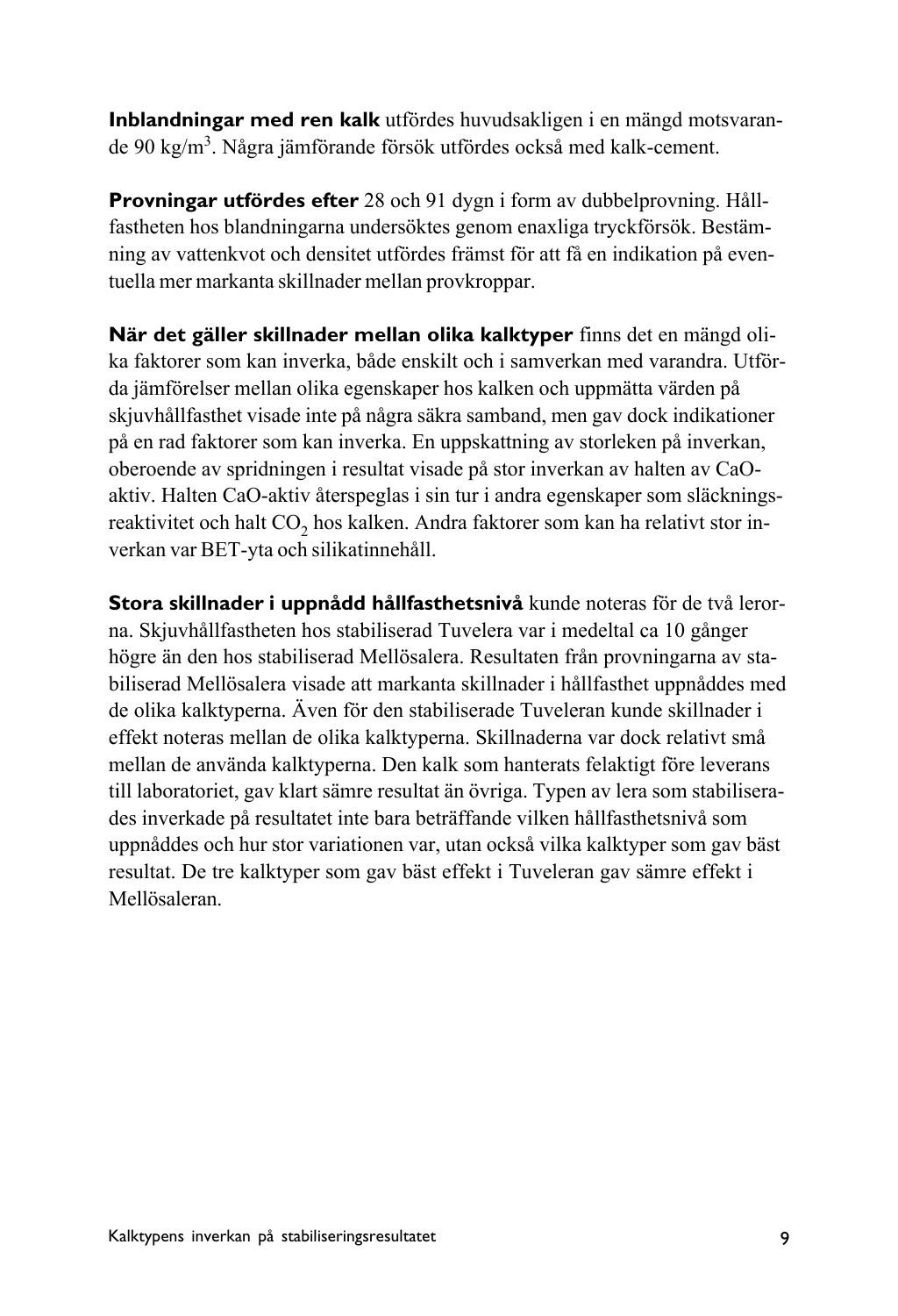# 1. Inledning

Syftet med detta projekt har varit att visa i vilken utsträckning typen av kalk kan inverka på stabiliseringseffekten i olika leror. Vidare har eftersträvats att få en indikation på vilka egenskaper hos kalken som har stor betydelse för resultaten. Beroende på utfallet av försöken skulle eventuella behov av förändringar av dagens kravspecifikationer för kalk- och kalk-cementpelarförstärkningar kunna belysas.

I Sverige har osläckt kalk använts som stabiliseringsmedel under drygt tjugo års tid för djupstabilisering av jord, främst olika typer av lös lera. Kravspecifikationer för kalken utarbetades ursprungligen i enlighet med erfarenheter från användning av kalk vid ytstabilisering (Assarsson, 1977, Hellman & Holm, 1978). De idag normalt använda kravspecifikationerna för stabiliseringsmedel (Carlsten & Ekström, 1996) skiljer sig inte nämnvärt från de tidigare använda. Något modifierade krav gäller dock för cement som stabiliseringsmedel.

För kalk som används för djupstabilisering i Sverige, anges normalt följande krav

- osläckt kalk
- $\cdot$  CaO-halt > 80 %
- hårdbränd
- kornstorlek  $0-0.2$  mm
- flytbarhet  $> 70$

De första åren användes nästan uteslutande kalk från en och samma leverantör, nämligen Köping. Denna kalk visade sig fungera bra både hållfasthetsmässigt i jorden och produktionstekniskt vid tillverkning av pelare. Idag, när kalk levereras från flera producenter inom landet och även till viss grad importeras för djupstabiliseringsändamål, har det blivit angeläget att öka kunskapen om stabiliseringseffekt hos olika typer av kalk.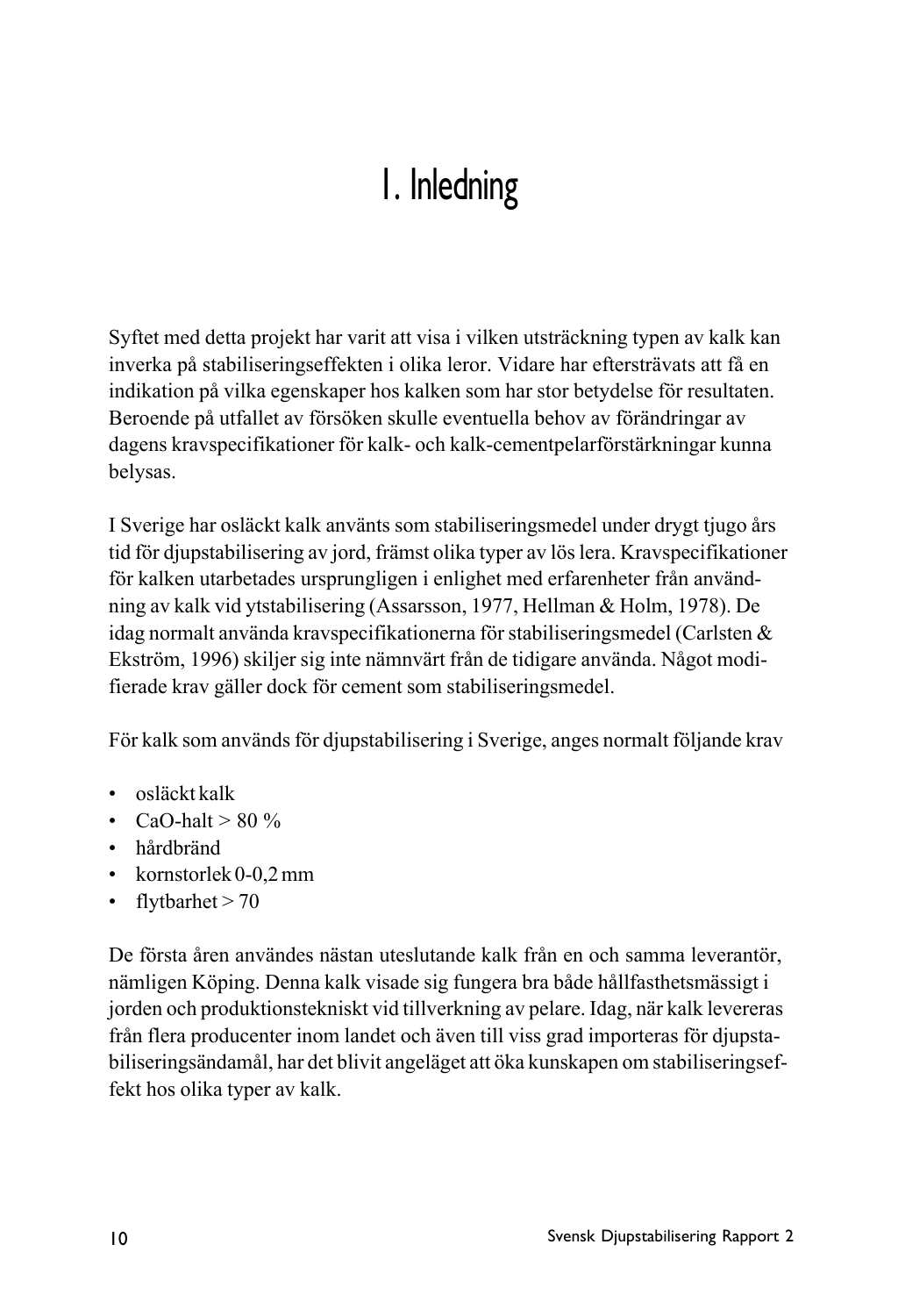I Svensk Djupstabiliserings projektplan för delprojekt 2.1 "Parametrar som påverkar stabiliserad jords egenskaper" anges att undersökningar bör utföras både i laboratorium och i fält av hur dessa egenskaper påverkas av en mängd olika faktorer. Som en förstudie inom Svensk Djupstabilisering har nu orienterande undersökningar utförts om kalktypens inverkan på stabiliseringsresultatet. Undersökningarna som utförts i laboratorium har omfattat stabilisering med åtta olika typer av kalk.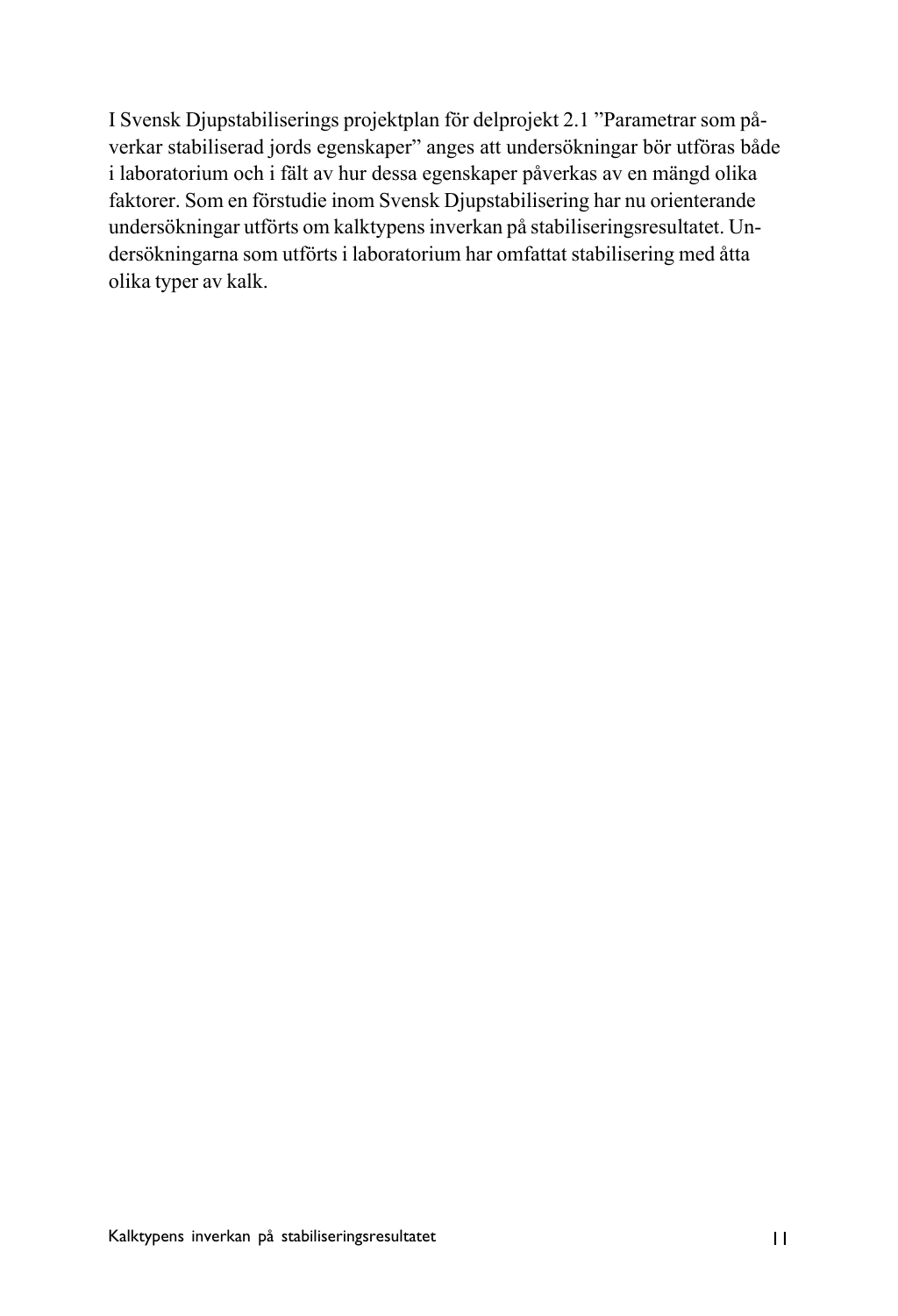# 2. Undersökningar

Undersökningarna har omfattat stabilisering med åtta olika kalktyper i två olika typer av svensk lera. Stabiliseringseffekten i de olika blandningarna har mätts genom hållfasthetsprovning vid två tidpunkter efter inblandning. Undersökningarnas olika delar visas i *Figur 1*.



**Figur 1. Fˆrsˆksuppl‰ggning. Figure 1. Plan of the tests.**

Inledningsvis utfördes undersökningar av de olika kalktypernas egenskaper respektive jordarnas egenskaper. På varje typ av kalk utfördes följande analyser:

- Kornstorleksfördelning
- $\cdot$  Specifik yta
- Släckningsreaktivitet
- Glödgningsförlust
- Kemisk analys
- Tungmetallinnehåll

Lerorna analyserades med avseende pÂ

- Geotekniska basparametrar, dvs benämning, vattenkvot, flytgräns, skjuvhållfasthet, sensitivitet
- Organisk halt, sulfidhalt, salthalt, pH, karbonathalt, jonutbyteskapacitet, lerhalt, specifik yta

I projektet utfördes bestämning av vattenkvot, sulfidhalt, salthalt och jonbyteska-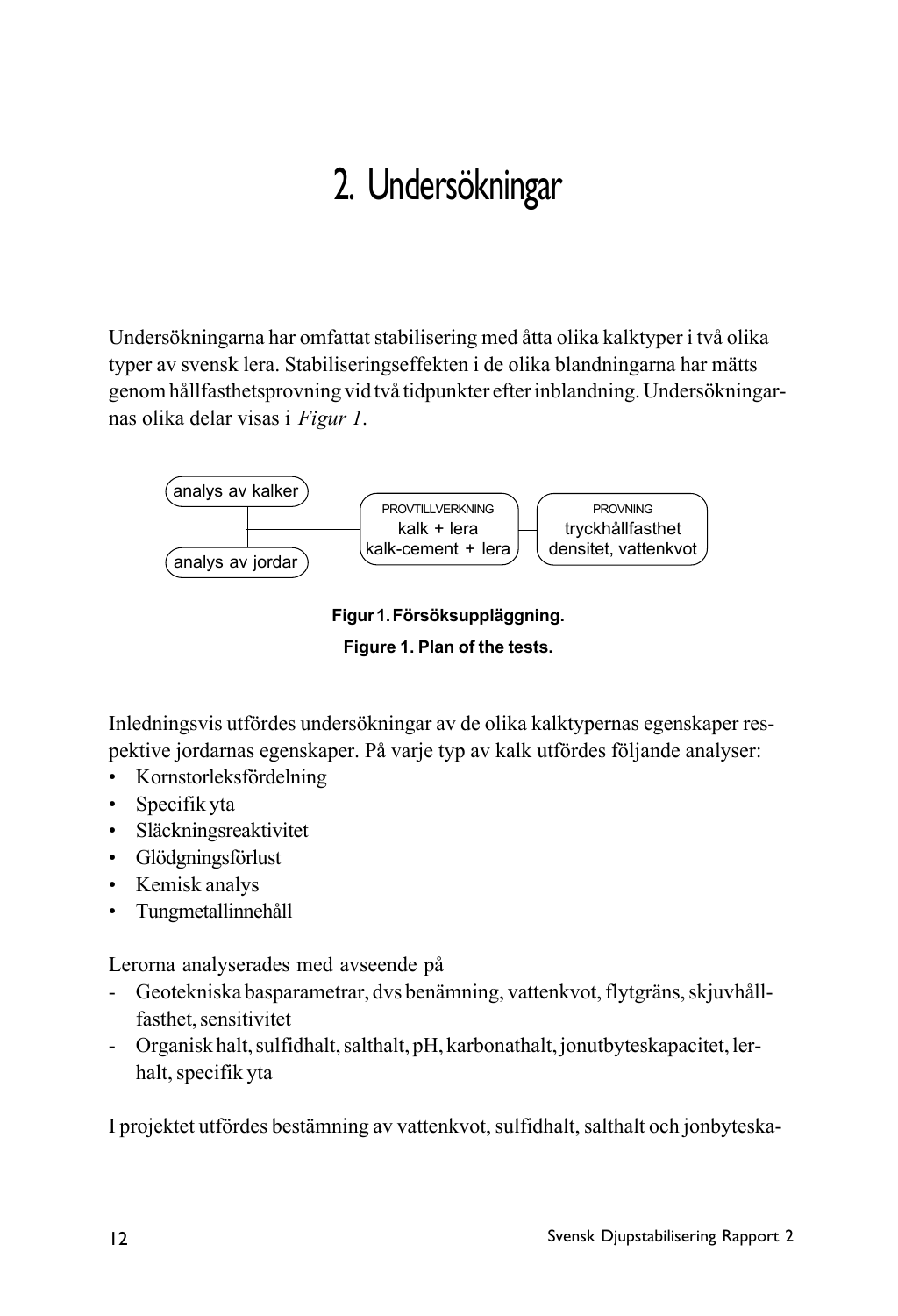pacitet. Övriga uppgifter om lerorna togs från tidigare undersökningar av Åhnberg m fl (1995).

Inblandning utfördes med en mängd kalk motsvarande ca 90 kg/m<sup>3</sup>. Hållfasthetsprovning i form av enaxliga tryckförsök utfördes 28 och 91 dygn efter inblandning.

Ett begränsat antal inblandningar och provningar utfördes med kalk-cement för att få en uppfattning om hur stor inverkan kalktypen har för resultatet jämfört med cementen. Typen av kalk som användes för blandningarna med kalk-cement valdes på basis av resultaten av 28 dygns-provningar av ren kalk och lera. Dels valdes kalktyper som givit låg respektive hög hållfasthet för att se om skillnaden blir proportionellt lika stor också tillsammans med cement, dels kalktyper som givit ungefär lika hög hållfasthet för att se om skillnaden blir liten också för blandningar kalk-cement.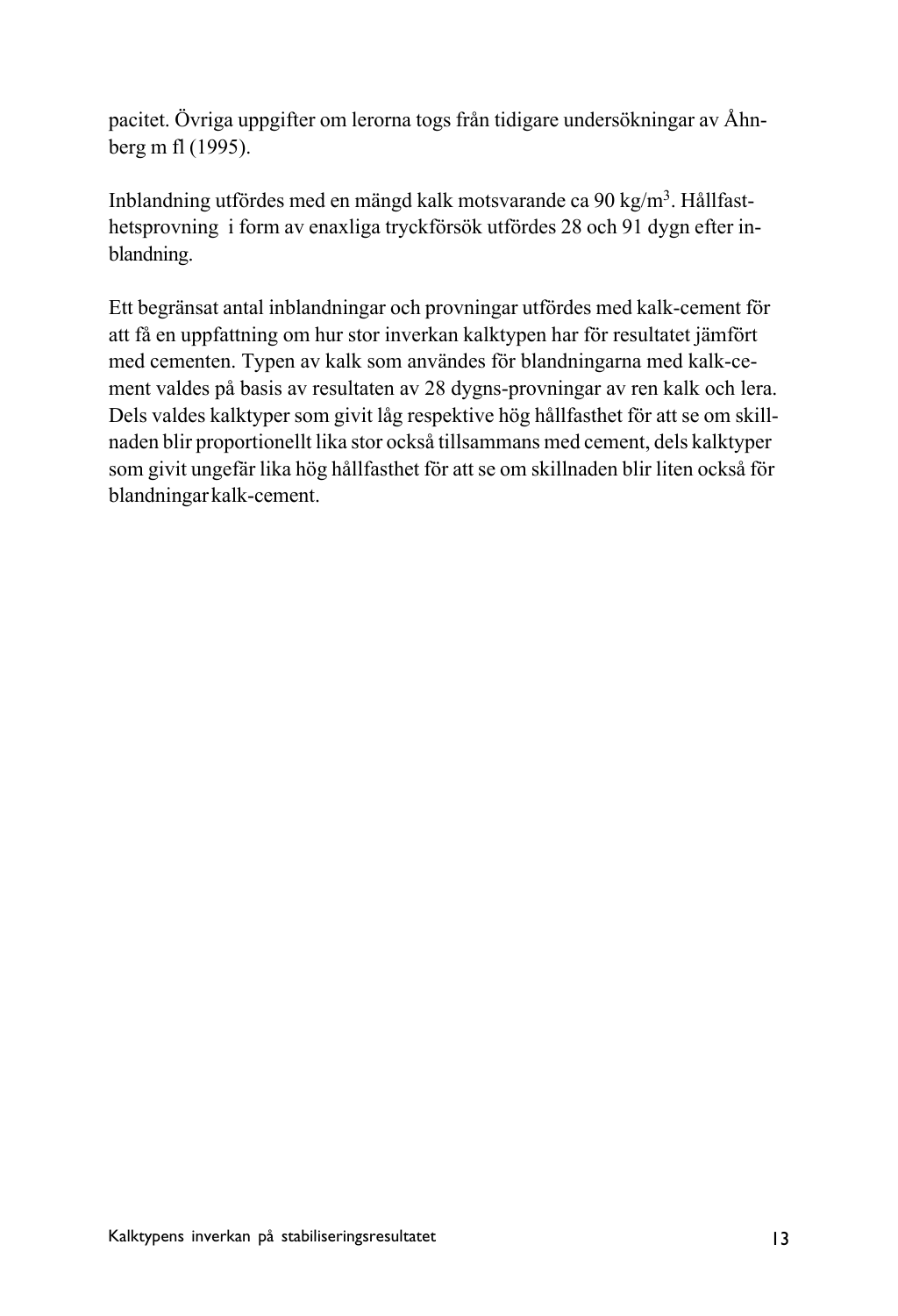# 3. Kalktyper

Kalk togs från följande platser

| Kalktyp                   | Leverantör          | Benämning |
|---------------------------|---------------------|-----------|
| Köping, 4 typer           | Nordkalk            | K1 - K4   |
| Rättvik och Boda, 2 typer | Svenska Mineral     | K5, K6    |
| Landskrona, 1 typ         | Nordkalk            | K7        |
| Polen, 1 typ              | genom LC Markteknik | K8        |

Från Köping togs kalk med olika bränningsgrad, hårdbränd respektive lösbränd kalk, och olika kornstorlek, finmald respektive grovmald. Dessa kalktyper benämdes K1-hf, K2-hg, K3-lf och K4-lg i undersökningarna <sup>1)</sup>. Från Rättvik och Boda togs finmald kalk med olika bränningsgrad, hårdbränd respektive lösbränd kalk, i undersökningarna benämda K5-hf och K6-lf.

Bränningsgrad hos kalk CaO är ett uttryck för hur väl koldioxiden CO<sub>2</sub> drivits ur kalkstenen, dvs kalciumkarbonaten CaCO<sub>3</sub> (SS 13 40 11). En kalk med låg restkoldioxidhalt säges vara hårdbränd och på omvänt sätt har en lösbränd kalk högre restkoldioxidhalt. Samtidigt innefattar begreppen hård- respektive lösbränd kalk ett mått på kalkens reaktivitet. Ju hårdare kalken bränns desto högre blir dess specifika vikt och i motsvarande grad sjunker porositeten. Detta leder till att reaktiviteten sjunker. Kalkens reaktivitet mäts oftast som släckningsreaktivitet, vilken mäts i försök där 150 gram osläckt kalk blandas i 600 ml vatten i ett Dewar kärl (SS 13 40 03). Vid försöket mäter man släckningsprocessens reaktionsvärme som funktion av tiden. Ju snabbare och högre värmeutveckling desto reaktivare kalk.

Begreppen hård- och lösbränd kalk är relativa. Det finns ingen etablerad definition för de numeriska gränserna för dessa uttryck.

<sup>&</sup>lt;sup>1)</sup> Tilläggsbenämningarna *h, l, g* och *f* för kalkerna står för hård- och lösbränd samt *f*in- och grovmald kalk, jämför Tabell 4 och 5.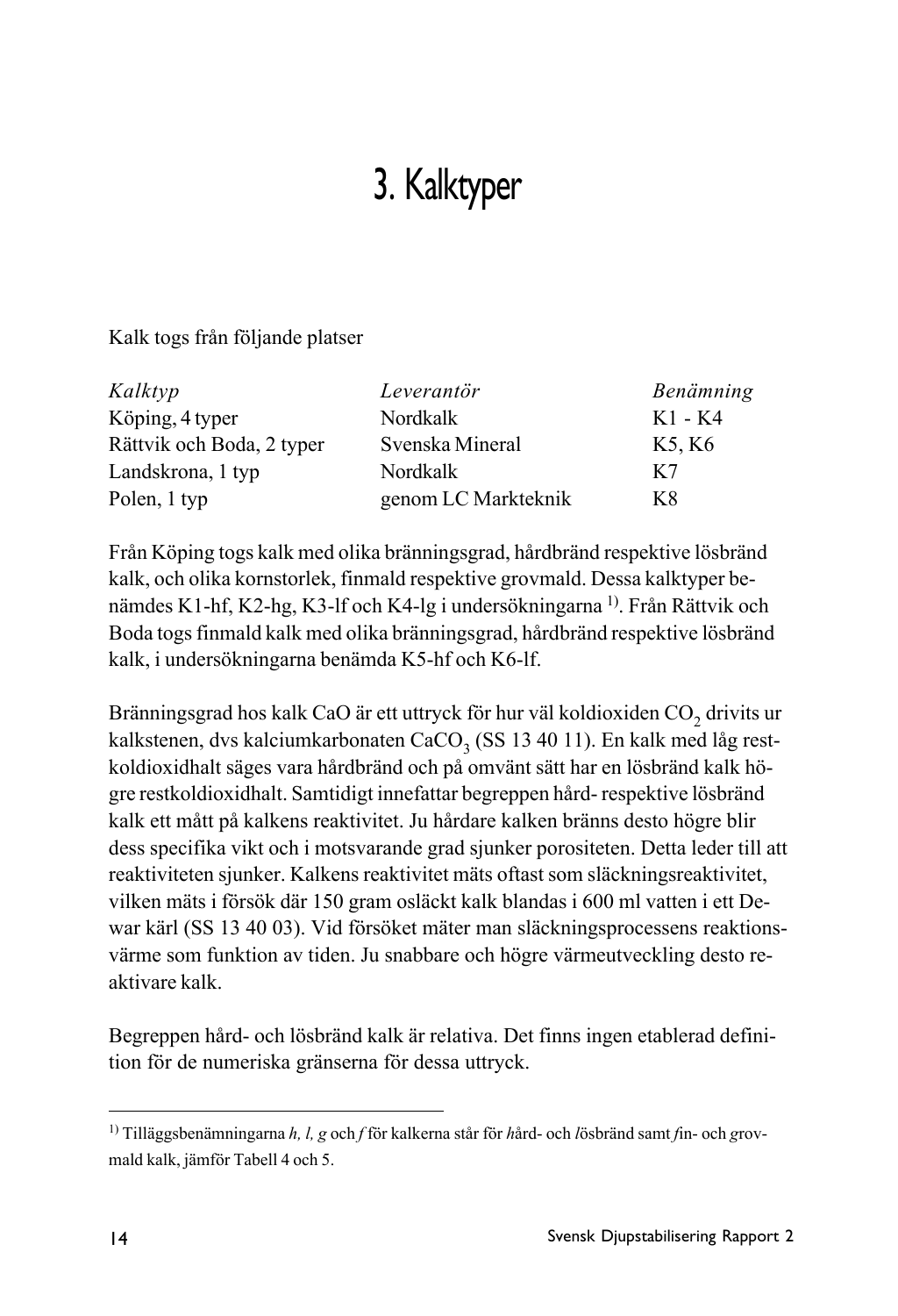Den för stabiliseringreaktioner intressanta andelen kalk är den som förekommer som kalciumoxid. Denna kallas CaO-aktiv. Kalcium bundet i karbonat- eller silikatform är i regel inte tillgänglig för de kemiska reaktionerna.

Släckningskurvorna för de olika kalktyperna visade på maximal värmeutveckling (dT<sub>max</sub>) av 49 - 59 °C. Störst och snabbast värmeutveckling gav den lösbrända kalken K6 medan kalk K8 uppvisade minst värmereaktion, troligtvis beroende på en felaktig hantering av kalken före provning, jämför sid 27 och *Figur 8*. Samtliga släckningskurvor visas i Bilaga 1.

De olika kalktyperna var mellangraderade med värden på  $d_{50}$  mellan 0,005 och 0,019 mm. Kornfördelningskurvor (SS-ISO 2591-1) för de olika kalktyperna visas i Bilaga 2.

Karakteristiska egenskaper hos de olika kalktyperna framgÂr av *Tabell 1*. NÂgra stora skillnader i egenskaper mellan de olika kalktyperna kan inte noteras. Den enda kalken som avviker mer märkbart från de övriga är K8, där uppmätta

|                               | K1<br>hårdbr. hårdbr. | K2<br>finmald grovmald finmald | K3<br>lösbr.   | K4<br>lösbränd hårdbr.<br>grovmald finmald finmald | K5     | K6<br>lösbr. | K7      | K8    |
|-------------------------------|-----------------------|--------------------------------|----------------|----------------------------------------------------|--------|--------------|---------|-------|
| CaO-total %                   | 93,8                  | 94,0                           | 92,7           | 92,4                                               | 95,5   | 95,3         | 93,4    | 93,1  |
| CaO-aktiv $%$                 | 91,8                  | 91                             | 90,3           | 89,1                                               | 93,8   | 93,4         | 90,9    | 88    |
| SiO, %                        | 1,71                  | 1,8                            | 1,4            | 1,48                                               | 1,69   | 1,37         | 1,38    | 1,24  |
| TiO <sub>2</sub> %            | 0,043                 | 0,035                          | 0,036          | 0,039                                              | 0,029  | 0.018        | 0,035   | 0,021 |
| $\mathbf{Al}_2\mathbf{O}_3$ % | 0,93                  | 0.98                           | 0,75           | 0,78                                               | 0,57   | 0,49         | 0,76    | 0,4   |
| $Fe2O3$ %                     | 0,4                   | 0,43                           | 0,39           | 0,4                                                | 0,25   | 0,24         | 0,3     | 0,57  |
| MgO %                         | 1,85                  | 1,95                           | 1,63           | 1,67                                               | 0,78   | 0,73         | 1,67    | 1,05  |
| $K_2O\%$                      | 0,04                  | 0,04                           | 0,22           | 0,23                                               | 0,05   | 0,13         | 0,17    | 0,02  |
| Na <sub>2</sub> O %           | 0,01                  | < 0.01                         | 0,02           | 0,02                                               | < 0.01 | < 0.01       | 0,02    | 0,01  |
| MnO $%$                       | 0,047                 | 0,054                          | 0,081          | 0,094                                              | 0,164  | 0,173        | 0,027   | 0,031 |
| $P_{\infty}$                  | 0,008                 | 0,009                          | 0,007          | 0,007                                              | 0,014  | 0,009        | < 0,005 | 0,013 |
| $S\%$                         | 0,02                  | 0,02                           | 0,09           | 0,09                                               | 0,02   | 0,05         | 0,05    | 0,06  |
| CO, %                         | 0,52                  | 0,48                           | 1,7            | 1,7                                                | 0,24   | 0,44         | 1,3     | 3,05  |
| $Cl-$ %                       | < 0.01                | < 0.01                         | 0,06           | 0,04                                               | < 0.01 | < 0.01       | < 0.01  | 0,01  |
| fukt $%$                      | 0,19                  | 0,21                           | 0,15           | 0,12                                               | 0,07   | 0.08         | 0,12    | 0,2   |
| glödg.förl %                  | 0,73                  | 0,65                           | $\overline{c}$ | 2                                                  | 0,24   | 0,6          | 1,4     | 3,5   |
| BET-yta $m^2/g$               | 1,68                  | 1,45                           | 1,46           | 1,36                                               | 1,4    | 1,55         | 1,36    | 0,91  |
| BET Ca(OH),                   | 33,4                  | 33,1                           | 28,4           | 27,7                                               | 37,1   | 34,7         | 31,6    | 28,2  |
| $\mathbf{d}_{50}$ mm          | 0,014                 | 0,019                          | 0,010          | 0,010                                              | 0,005  | 0,005        | 0,008   | 0,019 |
| $dT$ -max ${}^oC$             | 54,3                  | 53,2                           | 52,9           | 52,3                                               | 57,2   | 59,4         | 54,3    | 49,4  |

#### **Tabell 1. Kalkegenskaper. / Table 1. Lime properties.**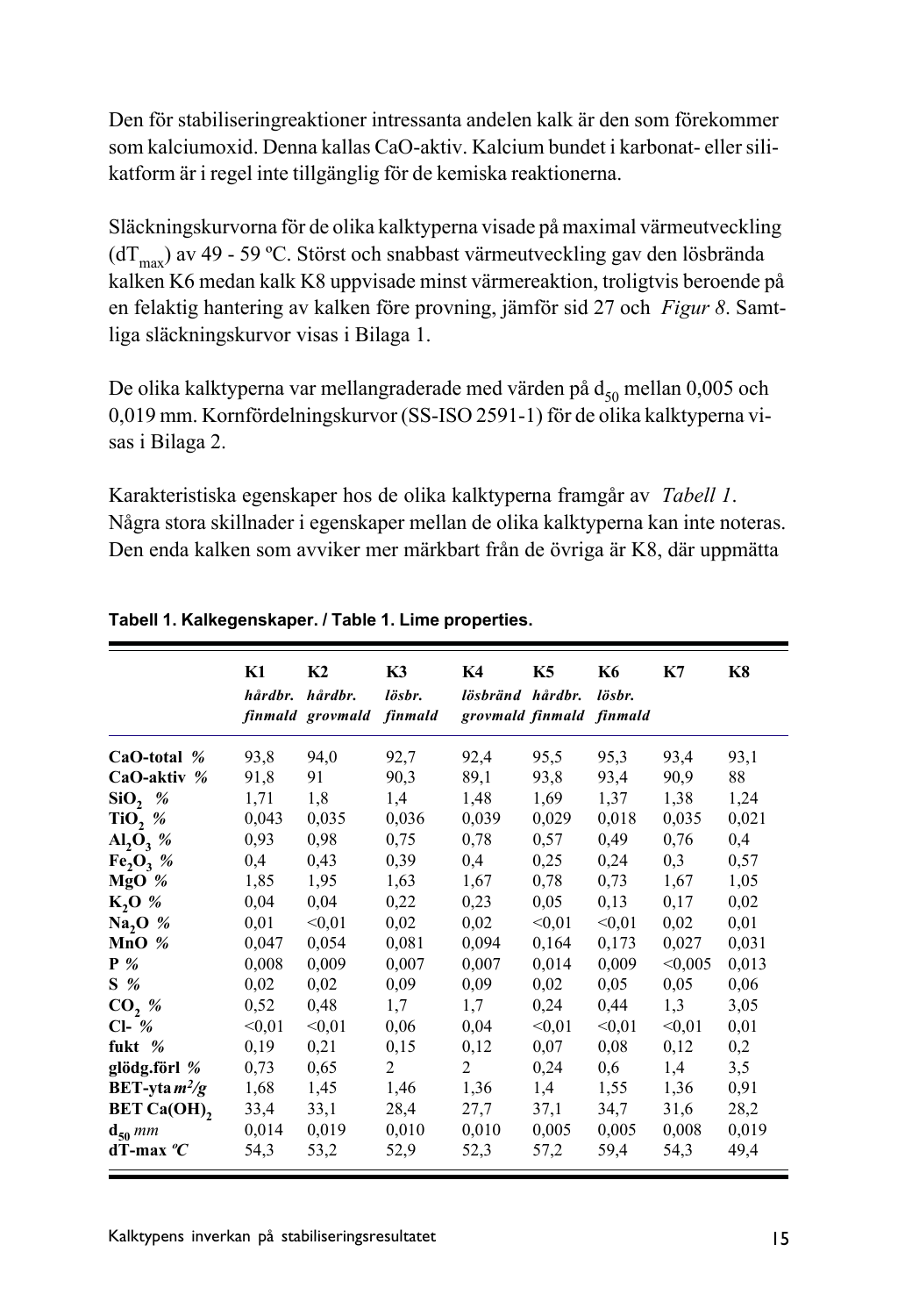värden är de lägsta eller högsta i över hälften av de olika analyserna. Den lägre halten av CaO-aktiv liksom högre halt CO<sub>2</sub> och glödgningsförlust hos kalken K8 ger antydan om att provet hanterats felaktigt. I Bilaga 3 visas samtliga analysresultat med också uppmätt tungmetallinnehåll. Uppmätt innehåll av tungmetaller i de olika kalktyperna ligger väl under de gränsvärden som anges för t ex avfallsslam för användning inom åkerbruk (SNV/LRV/VAV, 1995).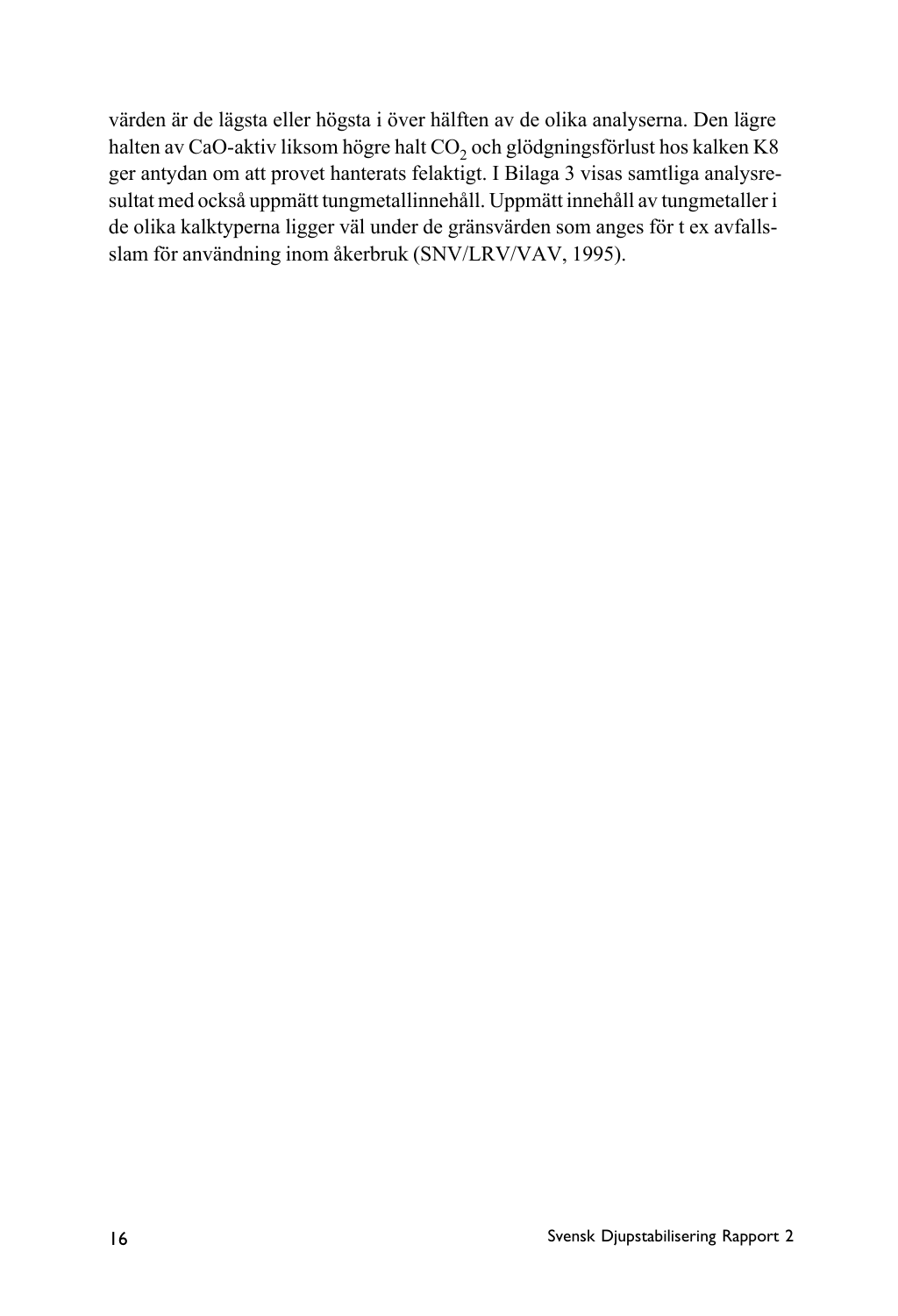### 4. Jordar

Två typer av lera användes för försöken. Lerorna, som hade likartade geotekniska egenskaper, togs från följande platser

- Västkustlera (salt) från Tuve.
- Mälardalslera från Lilla Mellösa

Leran från Tuve hade samma densitet som leran från Mellösa, men var något mer plastisk och hade en något högre hållfasthet. Lerornas geotekniska egenskaper framgÂr av *Tabell 2*.

|                        | Table 2. Georgeninical properties of the test solls. |          |                               |           |                          |    |
|------------------------|------------------------------------------------------|----------|-------------------------------|-----------|--------------------------|----|
|                        | densitet<br>$(t/m^3)$                                | w,<br>%) | $\mathbf{w}_\mathbf{N}$<br>%) | W,<br>(%) | $\tau_{\rm fu}$<br>(kPa) | N  |
| Mellösa<br><b>Tuve</b> | l.55<br>l.55                                         | 25<br>28 | 78<br>87                      | 70<br>80  | 20                       | 18 |

**Tabell 2. Fˆrsˆksjordarnas geotekniska egenskaper.**

Ett antal undersökningar utfördes också beträffande lerornas uppbyggnad och olika kemiska egenskaper, se *Tabell 3*. Några större skillnader mellan de två

### **Table 2. Geotechnical properties of the test soils.**

lerorna föreligger inte. Den specifika ytan och salthalten hos leran från Tuve är högre än den från Mellösa, men i övrigt är skillnaderna mellan lerornas halt av organiskt material, sulfid och karbonat låga i absoluta tal. Uppmätt värde på aktivitetstalet a<sub>c</sub> och på katjonutbyteskapaciteten är något högre hos leran från Tuve. Aktivitetstalet, som är ett mått på hur plasticitetsindex ökar med ökande lerhalt, ger en indikation på typen av dominerande lermineral, i de här fallen illit. Innehållet utbytbart natrium, kalium och magnesium är betydligt högre i Tuveleran, medan det omvända gäller för kalcium.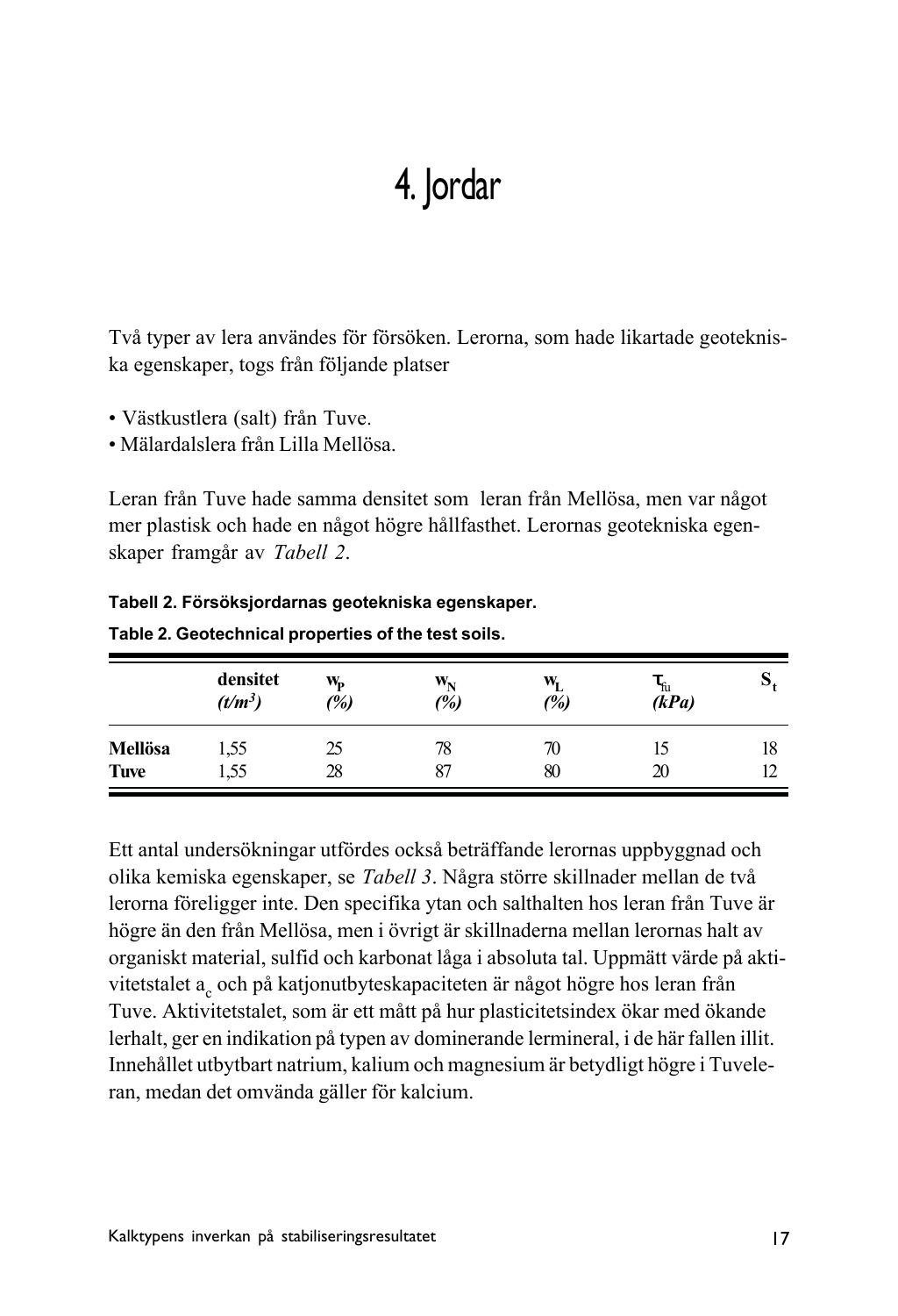|             | halt | halt | halt | organisk klorid- sulfid- karbonat- pH lerhalt BET-yta<br>halt |     |     |            | $a_{\alpha}$ |
|-------------|------|------|------|---------------------------------------------------------------|-----|-----|------------|--------------|
|             | (%)  |      | (%)  | (%)                                                           | (%) | (%) | $(m^2/kg)$ |              |
| Mellösa     | -1.3 | 0.7  | 0.1  | 3                                                             | 7.4 | 65  | 29600      | 0.7          |
| <b>Tuve</b> | 1.5  |      | 0.05 |                                                               | 77  | 70  | 43700      | 0.75         |

**Tabell 3a. Fˆrsˆksjordarnas uppbyggnad och kemiska egenskaper.**

#### **Table 3 a. Composition and chemical properties of the test soils.**

#### **b. Fˆrsˆksjordarnas joninnehÂll.**

#### **b. Ion content of the test soils.**

|         | jonbytes-<br>kapacitet<br>$(cmol + /kg)$ | Na<br>(utbytbart)<br>$(cmol +/kg)$ | K<br>(utbytbart)<br>$(cmol +/kg)$ | Cа<br>(utbytbart)<br>$(cmol+\kappa g)$ | Mφ<br>(utbytbart)<br>$(cmol+\kappa g)$ |
|---------|------------------------------------------|------------------------------------|-----------------------------------|----------------------------------------|----------------------------------------|
| Mellösa | 14,2                                     | 6.70                               | 1.23                              | 8.98                                   | 4.11                                   |
| Tuve    | 15.5                                     | 21,8                               | 6.65                              | 3.63                                   | 7,90                                   |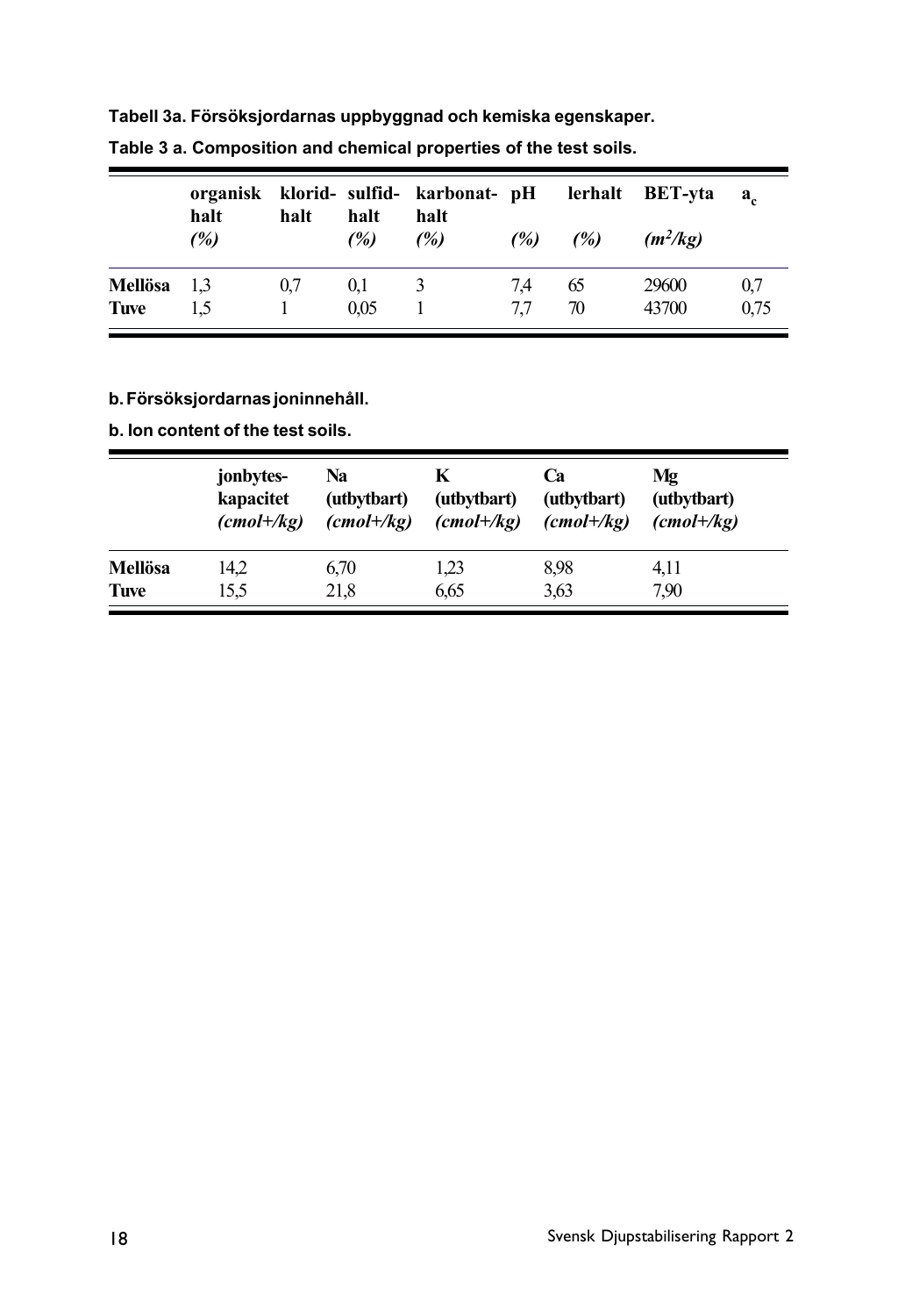## 5. Provning av stabiliserad jord

#### **5.1 PROVNINGSMETODER**

#### **5.1.1 Provberedning**

Kalken skickades från respektive leverantör ca 1 vecka innan inblandningsförsöken påbörjades. Kalken förvarades i väl förslutna behållare i laboratorium. Vid användning av kalk från öppnad förpackning för tillverkning av prover med kalkcement, skrapades övre skiktet bort, då det stått orört en månad.

Provtillverkning utfördes av en och samma person. Inblandning och packning av provkroppar utfördes i enlighet med SGF:s förslag till laboratorieanvisningar (Carlsten & Ekström, 1995). Stabiliserade prover lagrades i ett gemensamt utrymme i rumstemperatur.

#### **5.1.2 Provningsprogram**

Provningarnas omfattning och provbeteckningar för de olika blandningarna med kalk och lera visas i *Tabell 4*. Vid varje provningstillfälle utfördes hållfasthets-

#### **Tabell 4. Provning med olika typer av kalk.**

| Kalk           | Brännings-<br>grad | Korn-<br>storlek | <b>Blandning</b><br><b>Mellösa</b> | <b>Blandning</b><br><b>Tuve</b> | Provn.tillfälle<br>(dygn) |
|----------------|--------------------|------------------|------------------------------------|---------------------------------|---------------------------|
| K1             | hårdbränd          | finmald          | M-K1hf                             | $T-K1hf$                        | $28,91^{*}$               |
| K <sub>2</sub> |                    | grovmald         | M-K2hg                             | T-K2hg                          | 28,91                     |
| K3             | lösbränd           | finmald          | M-K3lf                             | T-K3lf                          | 28,91                     |
| K4             |                    | grovmald         | M-K4lg                             | T-K4lg                          | 28,91                     |
| K5             | hårdbränd          | finmald          | M-K5hf                             | T-K5hf                          | $28,91^{*}$               |
| K6             | lösbränd           | finmald          | M-K6lf                             | T-K6lf                          | 28,91                     |
| K7             |                    |                  | M-K7                               | T-K7                            | 28,91                     |
| K8             |                    |                  | M-K8                               | T-K8                            | 28,91                     |

**Table 4. Tests with different types of lime.**

\*) Provning av blandning Mellösa vid 94 dygn istället för 91 dygn.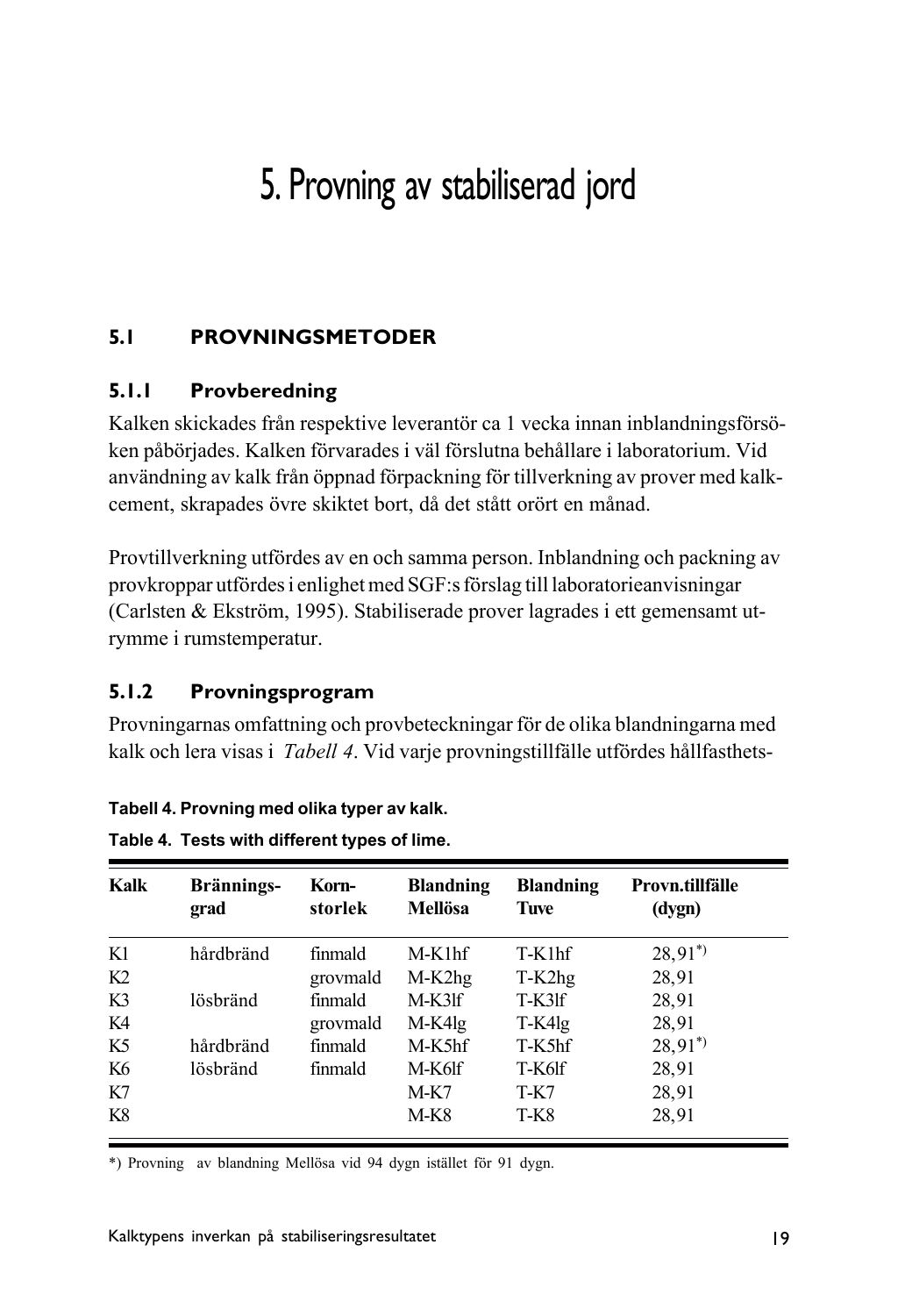provning i form av enaxliga tryckförsök samt bestämning av densitet och vattenkvot hos proverna. Provningarna utfördes som dubbelprovningar, dvs två provkroppar av varje typ provades vid varje provningstillfälle. Provningarna utfördes vid 28 dygn och 91 dygn, utom i två fall där provning utfördes vid 94 dygn istället för 91 dygn. Enstaka kompletterande provningar utfördes för blandningar som visade stor spridning i resultat.

Undersökningarna av kalktypens inverkan vid användning av kalk tillsammans med cement omfattade totalt fyra blandningar, se *Tabell 5*. Använd typ av cement var Std P och blandningsförhållandet kalk: cement var 50:50.

| Kalk | <b>Cement</b> | Brännings-<br>grad | Korn-<br>storlek | <b>Blandning</b><br>Mellösa | <b>Blandning</b><br><b>Tuve</b> | Provn.tillfälle<br>(dygn) |
|------|---------------|--------------------|------------------|-----------------------------|---------------------------------|---------------------------|
| K7   | Std P         |                    |                  | KC-MK7                      |                                 | 28                        |
| K8   | Std P         |                    |                  | KC-MK8                      |                                 | 28                        |
| K4   | Std P         | lösbränd           | grovmald         |                             | KC-TK4lg                        | 28                        |
| K6   | Std P         | lösbränd           | finmald          |                             | KC-TK6lf                        | 28                        |

Tabell 5. Jämförande provning med kalk-cement.

#### **Table 5. Comparative test with lime-cement.**

### **5.2 RESULTAT**

#### **5.2.1 Densitet och vattenkvot**

Bestämning av densitet och vattenkvot utfördes främst för att kunna värdera jämnheten i inblandning och packning av proverna. Vid avvikelser i hållfasthetvärden kunde jämförelser göras med vattenkvot och densitet för att se om provet avvek markant från övriga.

Stabiliseringen av Mellösaleran gav endast mindre skillnader i densitet och vattenkvot, utom för proverna med Landskronakalk där vattenkvoten genomgående var ca 6 % lägre och densiteten någon tiondel högre än för övriga kalker. En möjlig förklaring till detta är att av misstag en något högre mängd kalk tillsatts än vad som var avsett.

Proverna med Tuvelera visade inte några värden som tydde på avvikelser i inblandning och packning. Däremot fanns vissa skillnader i vattenkvot beroende på skillnader i de lerprover som användes till olika blandningar. För att få likvärdiga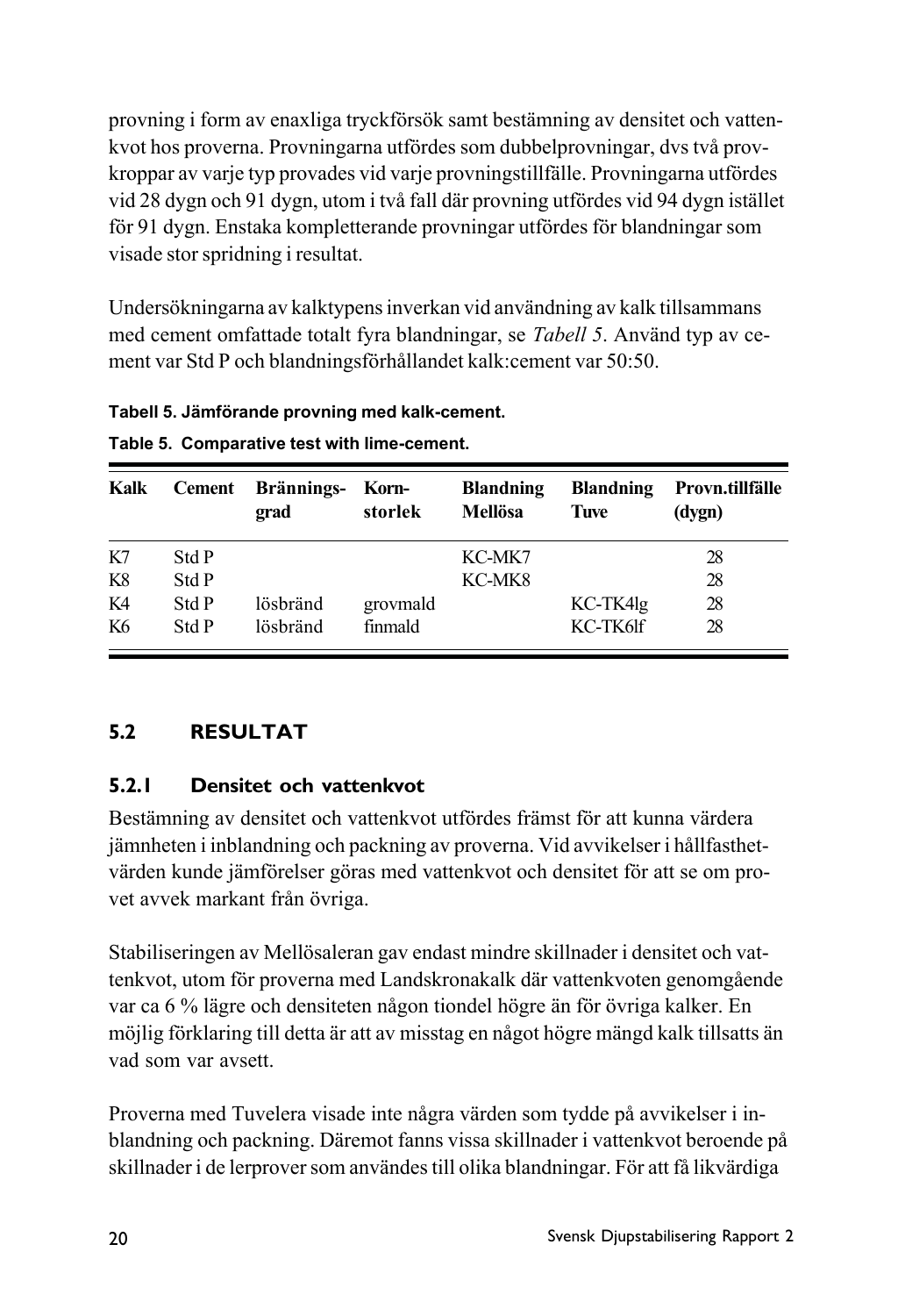blandningar utan att behöva bearbeta allt jordmaterial på en gång före inblandning i de olika omgångarna, utfördes hopblandning och homogenisering av lera från samtliga provtagningsnivåer för ett borrhål i taget. Det visade sig dock att värdet på vattenkvoten hos lerblandningarna varierade upp till 10 % mellan de olika borrhÂlen. En mˆjlig fˆrklaring kan vara att provtagningarna kommit att utföras något högre eller lägre än avsett. Motsvarande variation i vattenkvot i Mellösa var som mest 2 %

I Bilaga 4 visas resultat av samtliga bestämningar av vattenkvoter och densiteter hos provkropparna.

#### **5.2.2 Hållfasthet enligt enaxliga tryckförsök**

Vid de enaxliga tryckförsöken utvärderades värden på skjuvhållfastheten enligt normalt vis för kohesionära material som halva värdet av den maximala tryckspänningen.

Hållfasthetsprovningen visade stora skillnader i uppnådd stabiliseringseffekt för de två typerna av lera. För den stabiliserade Mellösaleran uppmättes värden på skjuvhållfastheten av i medeltal 30 kPa respektive 60 kPa vid de två provningstillfällena, medan uppmätt skjuvhållfasthet var ca 10 gånger högre i proverna med stabiliserad Tuvelera, 350 kPa respektive 600 kPa

Uppmätt skjuvhållfasthet varierade också betydligt beroende på använd typ av kalk. I *Figur 2* visas resultaten av enaxliga tryckförsök 28 dygn och 91 dygn efter inblandning i Mellösaleran med de olika kalktyperna. Skjuvhållfastheten varierade mellan ca 20 och 45 kPa vid 28-dygnsprovningen och mellan 25 och 100 kPa vid 91-dygnsprovningen. Kalken K8 gav lägst hållfasthet vid båda provningstillfällena medan K7 och K2-hg gav högst värden vid 28 respektive 91 dygn. Resultaten för kalken K7 bedöms dock inte vara helt representativa utan visar troligtvis för höga värden med hänsyn till de uppmätta avvikelserna i vattenkvot/densitet för dessa prover, jämför avsnitt 5.2.1.

De utförda dubbelprovningarna visade i vissa fall på avsevärd spridning i resultat för samma blandning, framförallt vid 91-dygnsprovningen. Jämförelser mellan medelvärden för de olika blandningarna vid 28 respektive 91 dygn ger dock en relativt samstämmig bild av vilka kalktyper som ger bättre eller sämre stabiliseringseffekt. En sådan jämförelse kan också ge indikation på att något eller några försök givit orimligt låga värden, vilket i detta fall gäller en av 91-dygnsprovningarna av K6-lf och till viss grad troligtvis också K4-lg.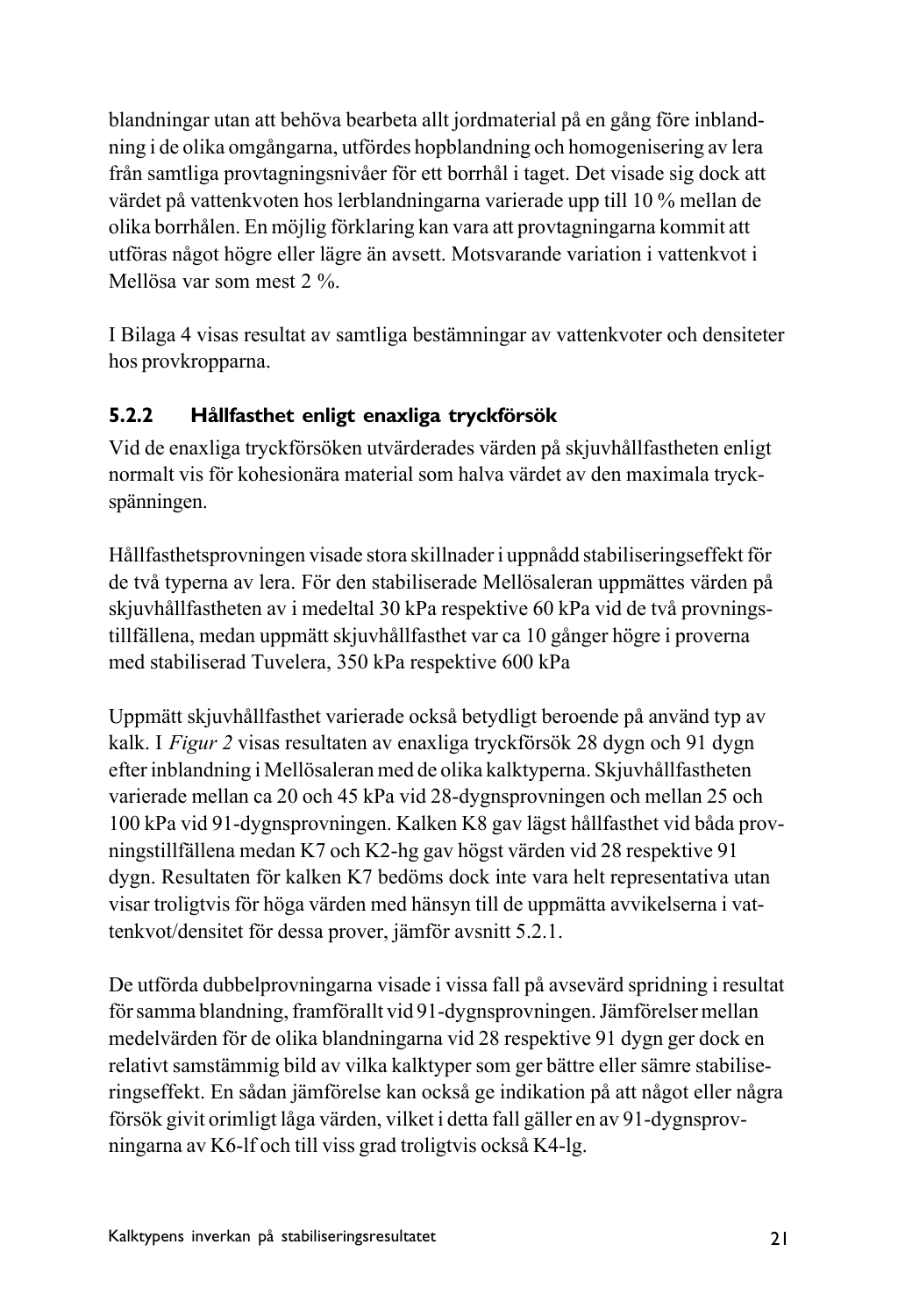

- Figur 2. Uppmätt skjuvhållfasthet hos de olika blandningarna med stabiliserad **Mellˆsa-lera.**
- **Figure 2. Observed shear strength in the various mixes with stabilised clay from Mellˆsa.**



- Figur 3. Uppmätt skjuvhållfasthet hos de olika blandningarna med stabiliserad Tuve-lera. Värden med Mellösa-lera som jämförelse.
- **Figure 3. Observed shear strength in the various mixes with stabilised clay from** Tuve. Shear strength from Mellösa as comparison.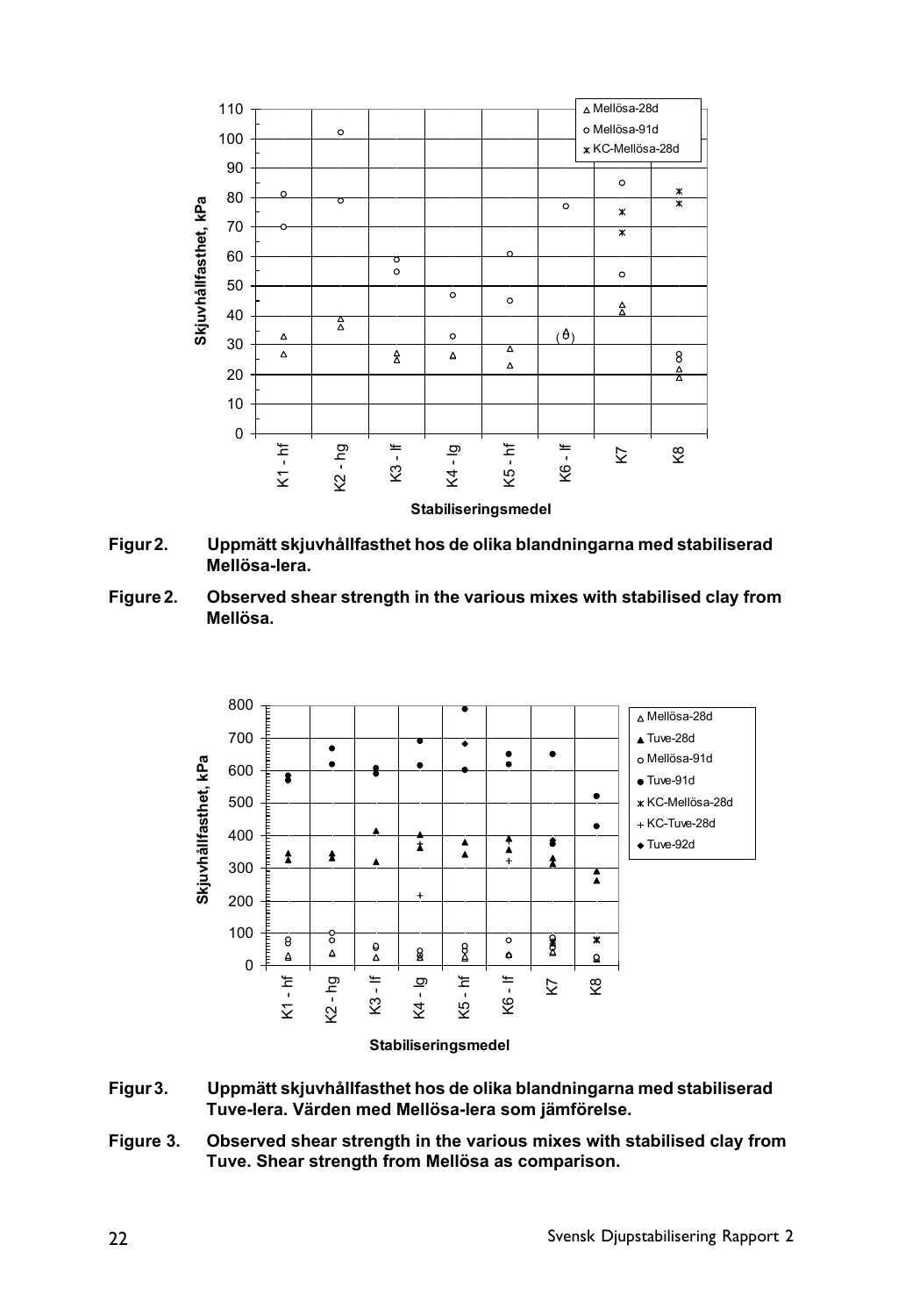Betydande skillnader i stabiliseringseffekt kunde också konstateras för de olika blandningarna med Tuvelera, se *Figur 3*. Kalken K8 gav också här genomgående lägst hållfasthetsvärden. Utvärderingen av de övriga kalkernas stabiliseringseffekt försvårades av spridningen i resultat för dubbelprovningarna samt av att vattenkvoten hos blandningarna varierade. Resultaten ger dock bedömningen att kalkerna K3 - K6 gav bäst effekt efter 28 dygn och att samma kalktyper plus K2 visade bäst effekt efter 91 dygn.

Användningen av cement i kombination med kalk i Tuveleran gav ungefär samma hÂllfasthet som ren kalk 28 dygn efter inblandning, se *Figur 3*. Resultaten av provningarna indikerade en något lägre hållfasthet hos blandningen med K4lg och cement ‰n den med K6-lf. Spridningen i resultat var dock relativt stor och kompletterande provning en dryg vecka efter 28-dygnsprovningen visade att det lägre värdet för K4-lg blandningen var orimligt lågt. Blandningar med kalk-cement i Mellösaleran gav värden på skjuvhållfastheten som var två till fyra gånger högre än de med ren kalk. Trots att kalken K8 gav sämst resultat vid ren kalkinblandning, gav den tillsammans med cement en något högre skjuvhållfasthet än motsvarande provning med kalk K7. Några jämförelse med kalktypens inverkan vid tillsats av cement jämfört med hos ren kalkstabiliserad lera kan inte göras då blandningen med enbart K7-kalk bedöms ha givit alltför höga värden.

#### **5.3 BEDÖMNING AV INVERKANDE FAKTORER PÅ STABILISERINGSRESULTATET**

#### **5.3.1 Provningsmetod**

Metoden för inblandning och underökning har inverkan på spridningen i resultat. För att minska påverkan av olika störande faktorer eftersträvades i så stor utsträckning som möjligt konstanta förhållanden vid provberedning av de olika blandningarna. Svårigheten att skapa likvärdiga prover medför dock alltid en viss spridning i resultat vid provningarna. För att minska inverkan av spridningen utfördes dubbelprovningar av samtliga provtyper och samma operatör användes vid provtillverkning. I några fall, då avvikelserna i resultat blev mycket stora, utfördes kompletterande provning av extra provkroppar.

Trots dessa åtgärder att minska inverkan av provningsmetod kvarstår osäkerheter i utvärdering av vissa delar av resultaten.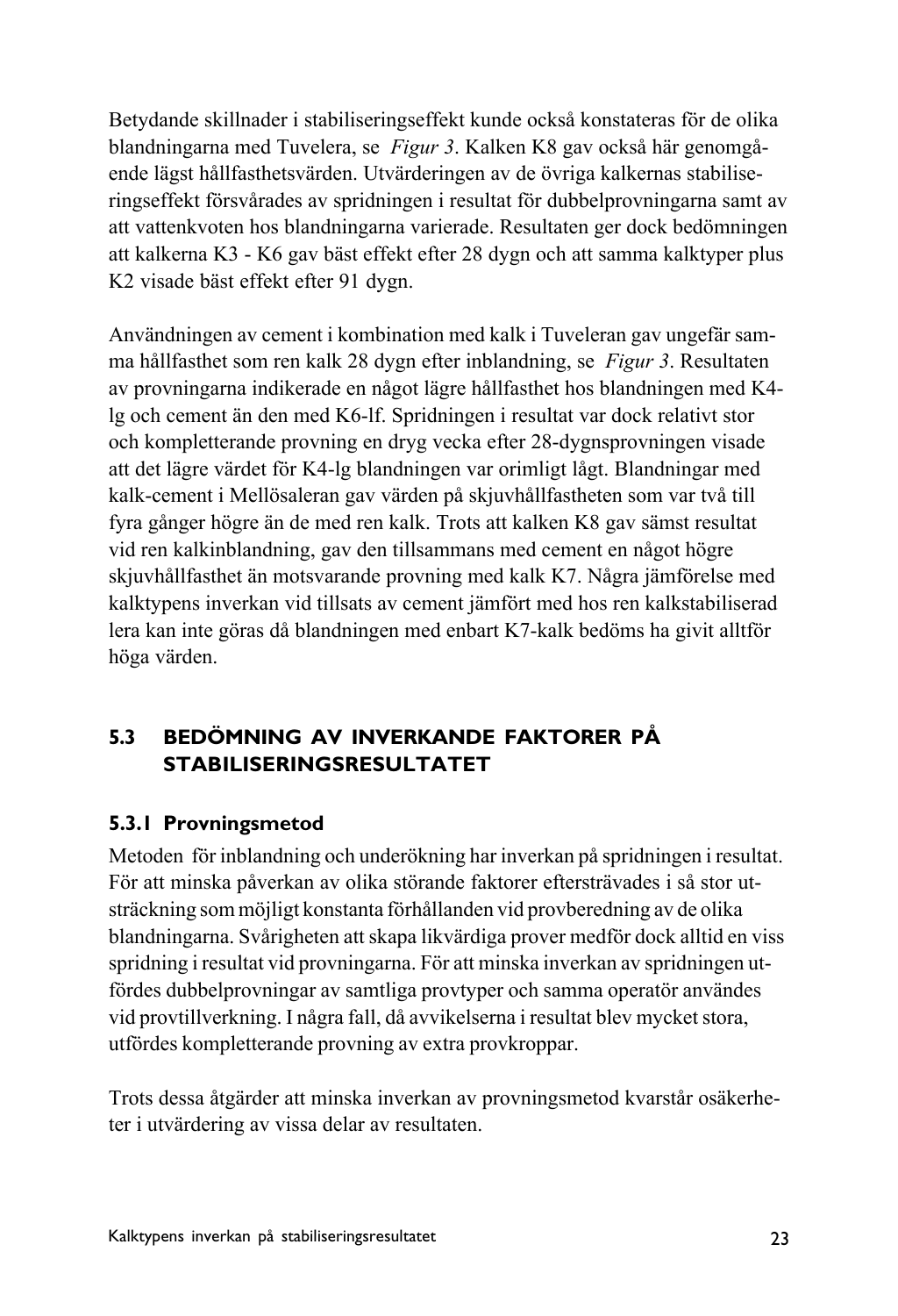### **5.3.2 Typ av jord**

Typen av jord inverkar inte bara genom att olika hållfasthetsnivåer uppnås, utan också för att typerna av kalk som ger bättre eller sämre stabiliseringseffekt varierar. Detta framgÂr av *Figur 4* som visar uppnÂdda skjuvhÂllfastheter normaliserat mot medelskjuvhållfastheten vid aktuellt provningstillfälle för de två stabiliserade jordarna. Kalktyperna K3-lf och K4-lg samt K5-hf ger bättre effekt än övriga i Tuveleran men sämre i Mellösaleran.





I absoluta tal förefaller skillnaderna i egenskaper mellan de olika lerorna vara relativt små. Skillnader finns, men för flera av parametrarna är dessa mycket små. I *Figur 5* visas kvoten mellan uppmätta värden för olika egenskaper hos de två lerorna. Största skillnader upmättes i salthalt, BET-yta och odränerad skjuvhållfasthet som samtliga var högre hos Tuveleran samt i karbonathalt, sulfidhalt och sensitivitet som var lägre i Tuveleran än i Mellösaleran. Kompletterande undersökning utfördes av lerornas olika utbytbara joner för att se eventuella i skillnader för olika typer av ämnen. Undersökningarna visade på stora skillnader i framförallt K- och Na-joninnehåll. Dessa joner fanns i fem respektive tre gånger så stor mängd i Tuveleran jämfört med Mellösaleran. Innehållet av Mgoch Ca-joner var två gånger så stor respektive hälften så stor som i Mellösaleran.

Då förstudien endast omfattade försök med två jordar är det inte möjligt att analysera vilka egenskaper hos leran som kan ha störst betydelse för stabiliseringseffekten.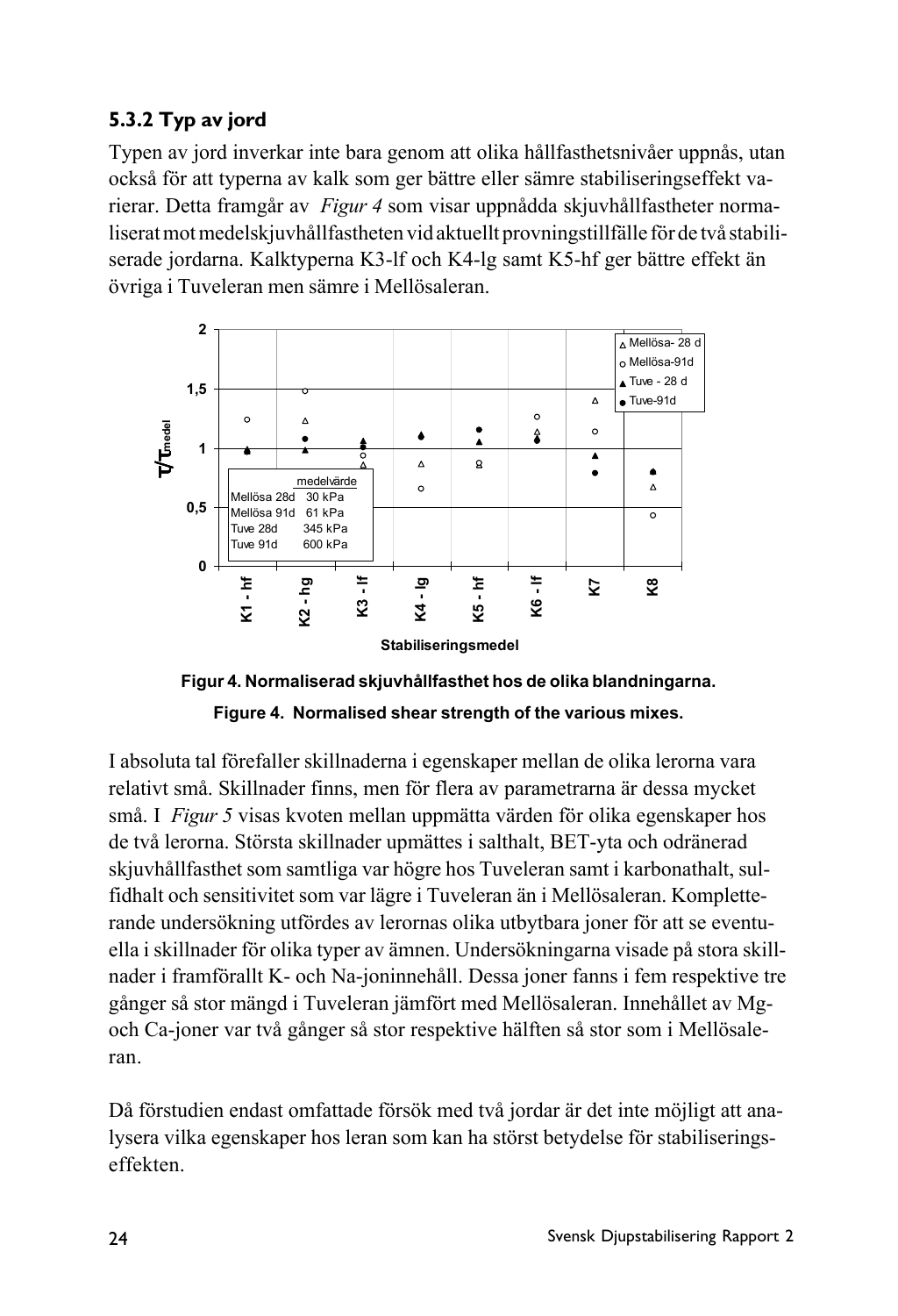

Figur 5. Kvoten mellan uppmätta värden vid olika analyser av de två lerorna. **Figure 5. Ratio between observed values in different analyses of the two clays.**

#### **5.3.3 Typ av kalk**

De olika kalktyper som användes i projektet valdes med tanke på att belysa dels inverkan av kornstorlek och bränningsgrad hos kalken, dels i vilken utsträckning eventuella skillnader i kemiskt innehÂll pÂverkar stabiliseringsresultaten. DÂ det för kalk finns ett antal faktorer som kan inverka på stabiliseringseffekten, både enskilt och i samverkan med andra, går det emellertid inte att i denna begränsade studie visa vilka som har störst betydelse för resultatet. Analysen försvårades dessutom av att benämningar som finkornig/grovkorning eller hårdbränd/lösbränd inte följde någon gemensam norm för klassificering utan mer var ett relativt begrepp för kalk från en och samma plats. I ett fall, lösbränd kalk K3-lf och K4-lg, var skillnaden i ursprunglig kornstorleksfördelning i det närmaste obefintlig mellan grovmald och finmald. I *Figur 6* visas variationen i kornstorlek uttryckt i  $d_{50}$ , dvs den storlek av partiklar som på kornfördelningskurvan motsvarar passerande viktsmängd 50 %, samt i graderingen  $d_{60}/d_{10}$ , jämför Bilaga 2.

Släckningsförloppet hos kalken påverkades förutom av CaO-halt också av kornstorleken och bränningsgraden. I försöken kunde ett samband ses mellan släckningshastighet d $T_{30s}$  och dessa faktorer. En finmald kalk gav ett snabbare släckningsförlopp än en grövre kalk och en lösbränd kalk gav snabbare och i fallet K6-lf högre värmeutveckling än en hårdbränd kalk, se *Figur 7*.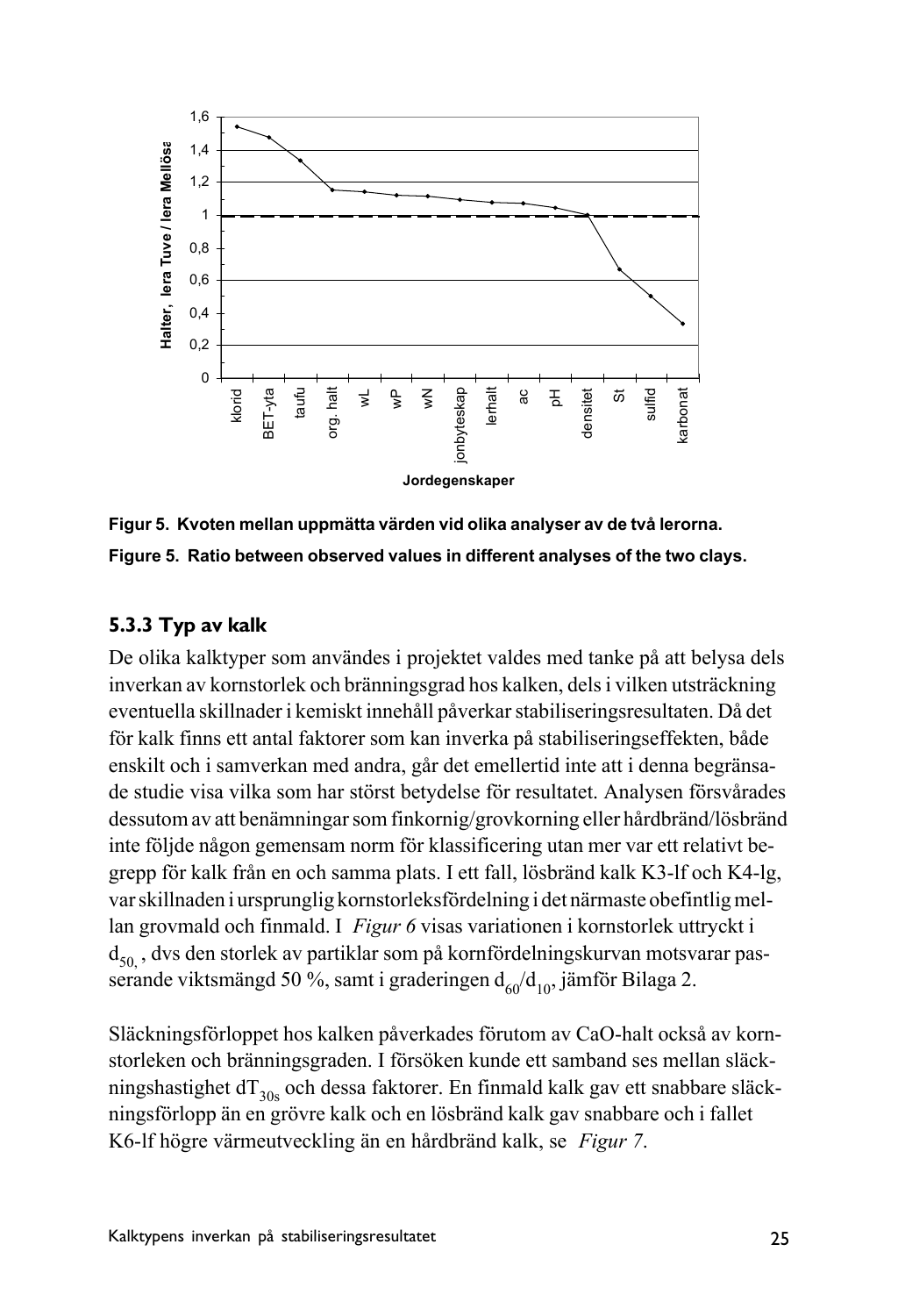

Figur 6. Kornstorlek d<sub>50</sub> samt graderingstal d<sub>60</sub>/d<sub>10</sub> hos de olika kalktyperna.

**Figure 6.** Grain size  $d_{50}$  and uniformity coefficient  $d_{50}/d_{40}$  of the various types of **lime.**







Fler faktorer än kornstorlek och bränningsgrad inverkar på förloppet, däribland förvaringssätt och ålder hos kalken. Kalken K8, som hämtades från en arbetsplats i Sverige, hade troligtvis påverkats av kontakt med luft i betydligt högre grad än övriga kalktyper som levererades direkt från fabriken. Den hade lägre halt CaO-aktiv, högre glödgningsförlust och CO<sub>2</sub>-halt samt lägre dT-max än övriga kalktyper. Senare undersökningar av prover tagna direkt från levererade behållare med motsvarande kalk har visat på värden i samma storleksordning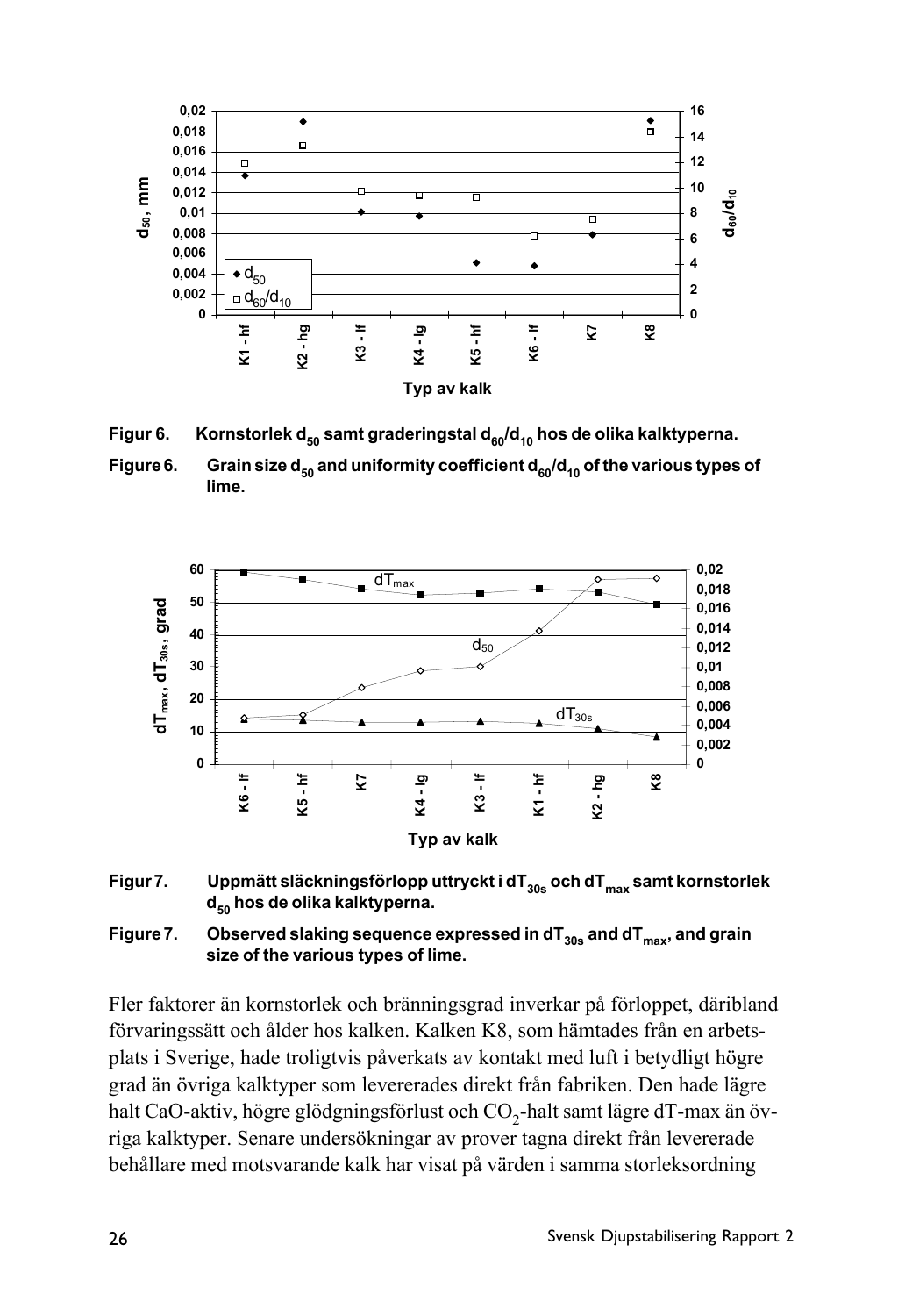som övriga kalktyper, se bilaga 6. En riktigt utförd provtagning är av yttersta vikt för att få representativa prover (SS 13 40 12). Om osläckt kalk förvaras i kontakt med luft leder detta till att kalken tar upp fukt från luften och släcks till en viss grad, dvs övergår till kalciumhydroxid Ca(OH)<sub>2</sub>. Denna reaktion åtföljs av karbonatisering, vilket innebär att kalken tar upp koldioxid från luften och återgår till kalciumkarbonat. Dessa förlopp leder till sänkt reaktivitet hos kalken. För att få en uppfattning om hur stor inverkan kontakt med luft och förvaringssätt kan ha på släckningsförloppet, utfördes ett antal extra försök med kalk som förvarades i halvfyllda burkar med respektive utan lock under viss tid. Resultaten visade att en betydande försämring av reaktiviteten har skett redan efter 1 veckas förvaring, se *Figur 8*. Försöken illustrerar vikten av att förvaring av kalk i laboratorium såväl som i fält, sker i tättslutande behållare med så liten kontakt med luft som möjligt.







Övriga egenskapers variation för de olika kalktyperna visas i diagramform i Bilaga 5.

För att få en indikation på vilka egenskaper som påverkade stabiliseringsresultaten studerades de direkta sambanden mellan enskilda analyserade egenskaper hos kalken och uppmätta värden på skjuvhållfasthet efter 28 respektive 91 dygn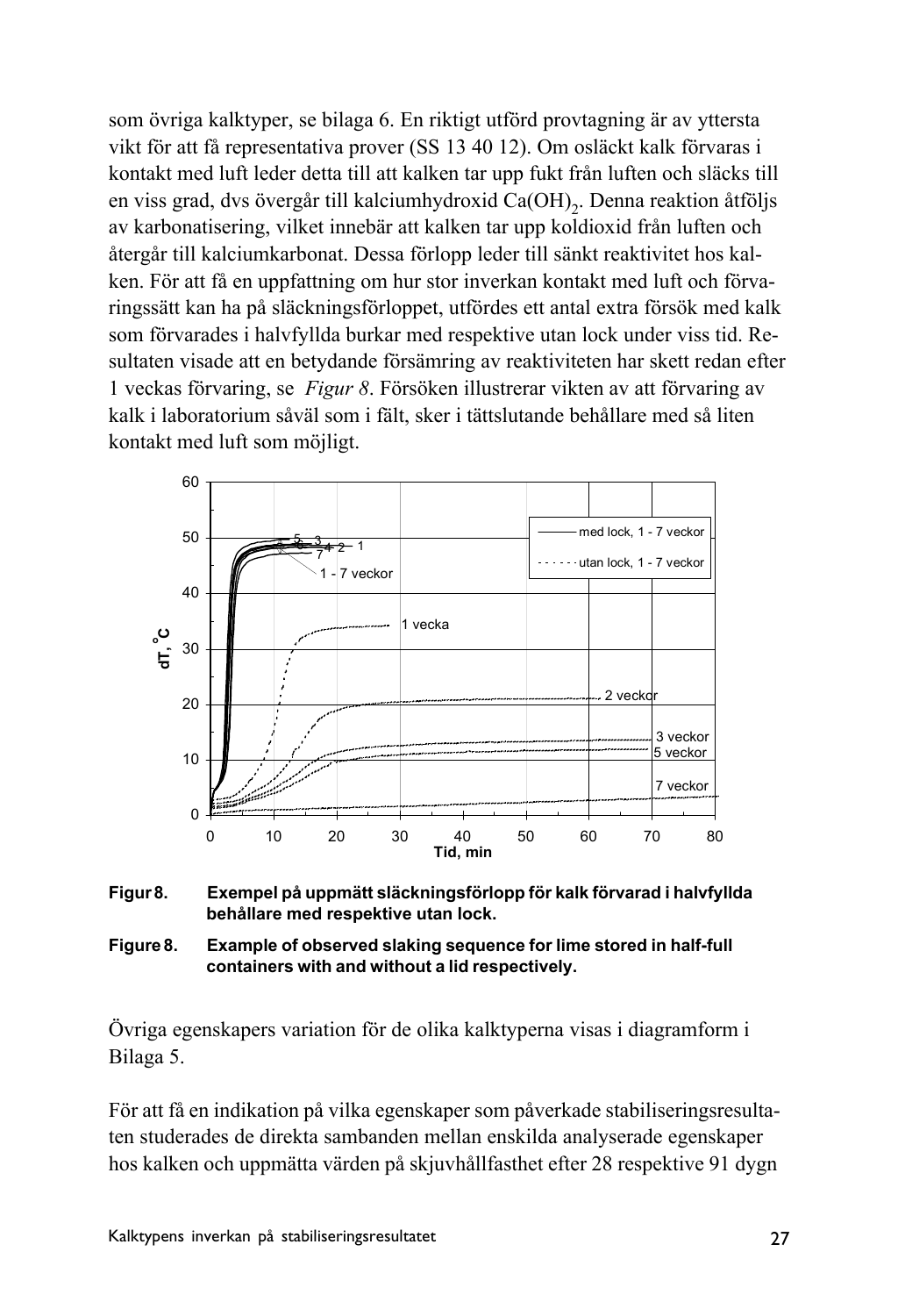för de två jordarna. Några dominerande direkta samband kunde inte med säkerhet fastställas, men analysen gav ändå indikation på egenskaper som påverkade stabiliseringen positivt respektive egenskaper som hade negativ inverkan. Dessutom fanns ett antal faktorer som inte visade på någon inverkan eller som hade för stor spridning i resultat för att kunna värderas.

DÂ ett flertal faktorer troligtvis samverkar med varandra kan analysen ha givit felaktiga indikationer för några av egenskaperna, men den gav en bild av omfattningen av egenskaper som inverkar och skillnader mellan olika jordar. En indelning av egenskaperna i grupper efter typ av inverkan på stabiliseringsresultatet och graden av osäkerhet i uppmätt samband visas i *Tabell 6*. Uppdelningen är baserad på uppskattat medelvärde på tillförlitlighet hos sambanden för 28 och 91-dygnsvärdena i respektive jord. Graden av tillförlitlighet varierade något med tiden, men inte så mycket att grupperingen i positiv inverkan, ingen/osäker inver-

| <b>Typavinverkan</b> | Mellösalera                    | <b>Tuvelera</b>                | <b>Uppmättsamband</b> |
|----------------------|--------------------------------|--------------------------------|-----------------------|
|                      | BET-spec yta                   | MnO                            | mindre spridning      |
|                      | $\text{Al}_2\text{O}_3$        | BET-spec yta                   |                       |
|                      | CaO-aktiv                      | dT-max                         |                       |
| <b>Positiv</b>       | dT-max                         | CaO-aktiv                      |                       |
| inverkan             | BET Ca(OH),                    | SiO <sub>2</sub>               |                       |
|                      | SiO <sub>2</sub>               | $K_2O$                         |                       |
|                      | MgO                            | CI-                            |                       |
|                      |                                | BET Ca(OH),                    | större spridning      |
|                      | TiO <sub>2</sub>               | $\text{Al}_2\text{O}_3$        |                       |
|                      | MnO                            | Na <sub>2</sub> O              |                       |
| Liten inverkan       | fukt                           | TiO <sub>2</sub>               | liten inverkan/       |
| alt.                 | $K_2O$                         | S                              | stor spridning        |
| osäker inverkan      | $d_{50}$                       | MgO                            |                       |
|                      | Na <sub>2</sub> O              | P                              |                       |
|                      | $Cl-$                          | fukt                           | större spridning      |
|                      | Fe <sub>2</sub> O <sub>3</sub> | $d_{50}$                       |                       |
| <b>Negativ</b>       | S                              | Fe <sub>2</sub> O <sub>3</sub> |                       |
| inverkan             | P                              | glödg.förl.                    |                       |
|                      | glödg.förl.                    | CO <sub>2</sub>                |                       |
|                      | CO <sub>2</sub>                |                                | mindre spridning      |

#### **Tabell 6. Inverkande egenskaper hos kalken.**

| Table 6. Influential properties of the lime. |  |  |  |  |
|----------------------------------------------|--|--|--|--|
|----------------------------------------------|--|--|--|--|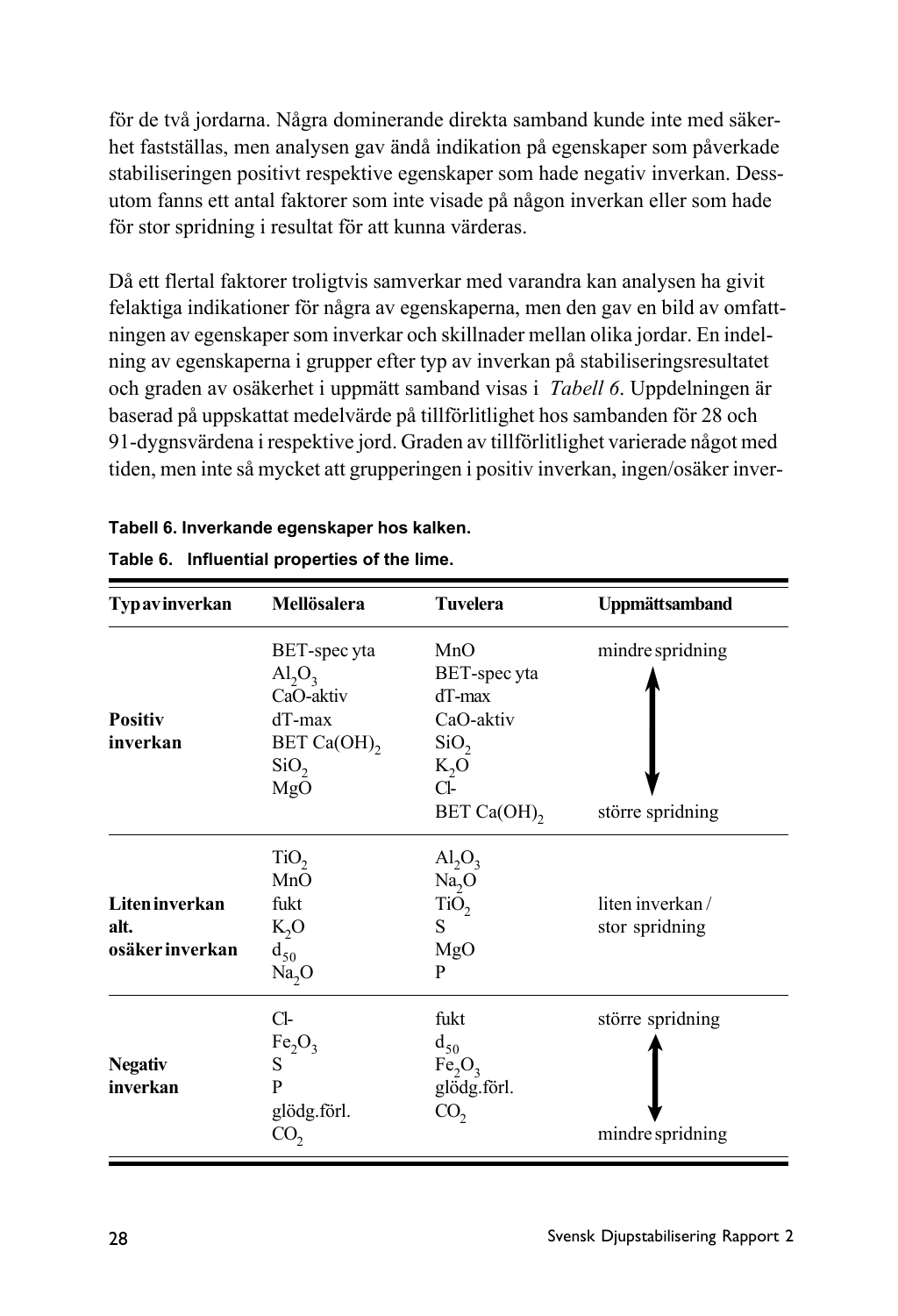kan eller negativ inverkan förändrades. Med positiv inverkan avses att ett "högre värde" (ökad halt, m m) ger högre hållfasthet.

En uppskattning gjordes också av hur stor inverkan olika egenskaper hade. Utan hänsyn till osäkerheten i sambandet mellan egenskaperna och hållfasthet gjordes en gradering baserad på förändring i skjuvhållfasthet per förändring i egenskap uttryckt i enheter enligt Tabell 1. Resultaten visade på stor inverkan av CaOaktiv. I detta sammanhang är det värt att notera att värdena på CaO-aktiv, släckningsreaktivitet och CO<sub>2</sub> har ett klart samband. En kalk som utsätts för luftfuktighetens inverkan har nedsatt släckningsreaktivitet, lägre CaO-aktiv och förhöjt CO<sub>2</sub>. Det är främst den sänkta reaktiviteten som är betydelsefull och som i sin tur återspeglas i lägre CaO-aktiv och högre CO<sub>2</sub>. Andra faktorer som föreföll vara av större betydelse var BET-yta och SiO<sub>2</sub>, se *Tabell 7*. Storleken på inverkan förändrades med tiden efter stabilisering, men någon noggrannare analys av detta har inte utförts i projektet.

| Typavinverkan  | Mellösalera                    | <b>Tuvelera</b>                | <b>Uppmättsamband</b> |
|----------------|--------------------------------|--------------------------------|-----------------------|
|                | CaO-aktiv                      | CaO-aktiv                      | större inverkan       |
|                | BET Ca(OH),                    | SiO <sub>2</sub>               |                       |
|                | BET-spec. yta                  | BET-spec. yta                  |                       |
| <b>Positiv</b> | SiO <sub>2</sub>               | BET Ca(OH),                    |                       |
| inverkan       | $\text{Al}_2\text{O}_3$        | MnO                            |                       |
|                | MgO                            | $K_2O$                         |                       |
|                | $dT$ -max                      | $Cl-$                          |                       |
|                |                                | $dT$ -max                      | mindre inverkan       |
|                | Cl-                            | fukt                           | mindre inverkan       |
|                | CO,                            | CO <sub>2</sub>                |                       |
| <b>Negativ</b> | glödg.förl.                    | glödg.förl.                    |                       |
| inverkan       | S                              | Fe <sub>2</sub> O <sub>3</sub> |                       |
|                | P                              | $d_{50}$                       |                       |
|                | Fe <sub>2</sub> O <sub>3</sub> |                                | större inverkan       |

| Tabell 7. Uppskattad inverkan av olika egenskaper hos kalken.   |
|-----------------------------------------------------------------|
| Table 7. Estimated influence of various properties of the lime. |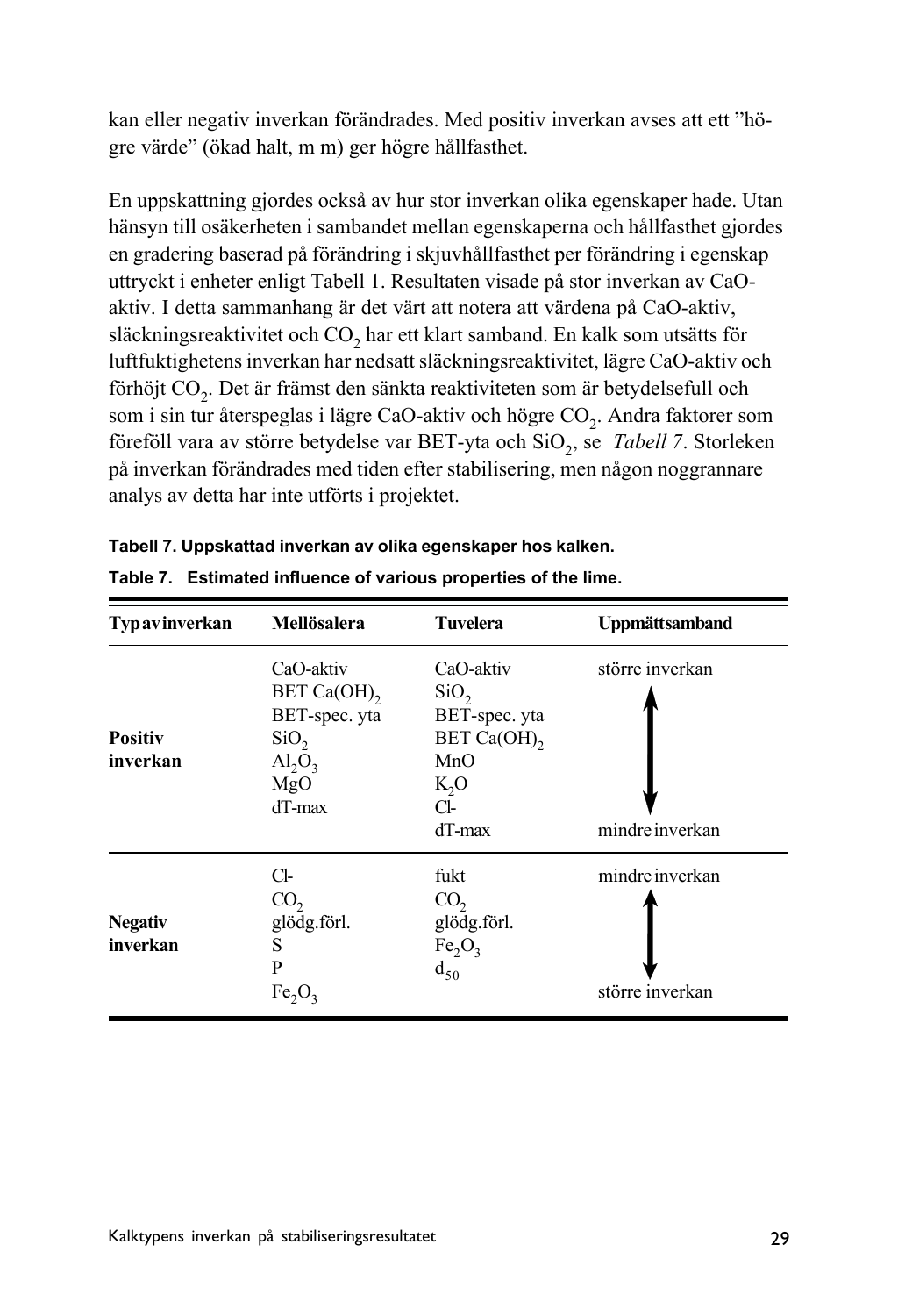### 6. Slutsatser och rekommendationer

Förstudien har belyst komplexiteten hos inverkande faktorer vid stabilisering av jord med kalk. Laboratorieundersökningarna gav exempel på skillnader i effekt mellan olika kalktyper och gav också indikationer på ett antal möjliga inverkande faktorer.

- Typen av kalk som används kan ha stor betydelse för stabiliseringsresultatet även då skillnaderna i egenskaper som bränningsgrad, kornstorlek, CaO-halt m m är relativt små. I Mellösaleran var hållfastheten som mest mer än dubbelt så hög i blandningarna med bättre effekt, jämfört med de med sämre. Provningarna indikerade positiv inverkan av framförallt kalkegenskaper som CaO-aktiv, specifik yta, SiO<sub>2</sub> och släckningsvärme och negativ inverkan från framförallt CO<sub>2</sub>, glödgningsförlust och Fe<sub>2</sub>O<sub>3</sub>.
- Hanteringen av kalk är mycket viktig för stabiliseringsresultatet. Osläckt kalk måste förvaras på ett sådant sätt att luft inte får tillträde. Kalk tar lätt upp luftens fuktighet och karbonatiseras varvid reaktiviteten snabbt försämras. Kalkprovtagning och kalkhantering bör ske i enlighet med befintlig standard.
- Skillnaderna i egenskaper hos de undersökta lerorna var relativt små. Betydelsen av de skillnader som fanns i framförallt salthalt, BET-yta, sulfidhalt och kemiskt joninnehåll kan inte värderas utifrån result i detta projekt utan dessa får ligga till grund för kommande projekt rörande stabiliserad jords egenskaper. Dessa projekt mÂste omfatta ett stort antal jordar av olika typ med noggranna analyser, inte minst av uppbyggnad och kemiskt inneÂll.
- Betydande skillnader i stabiliseringseffekt kan fås i olika jordar. Utvärderad skjuvhållfasthet i den stabiliserade Tuveleran var ca 10 gånger högre än i den stabiliserade Mellösaleran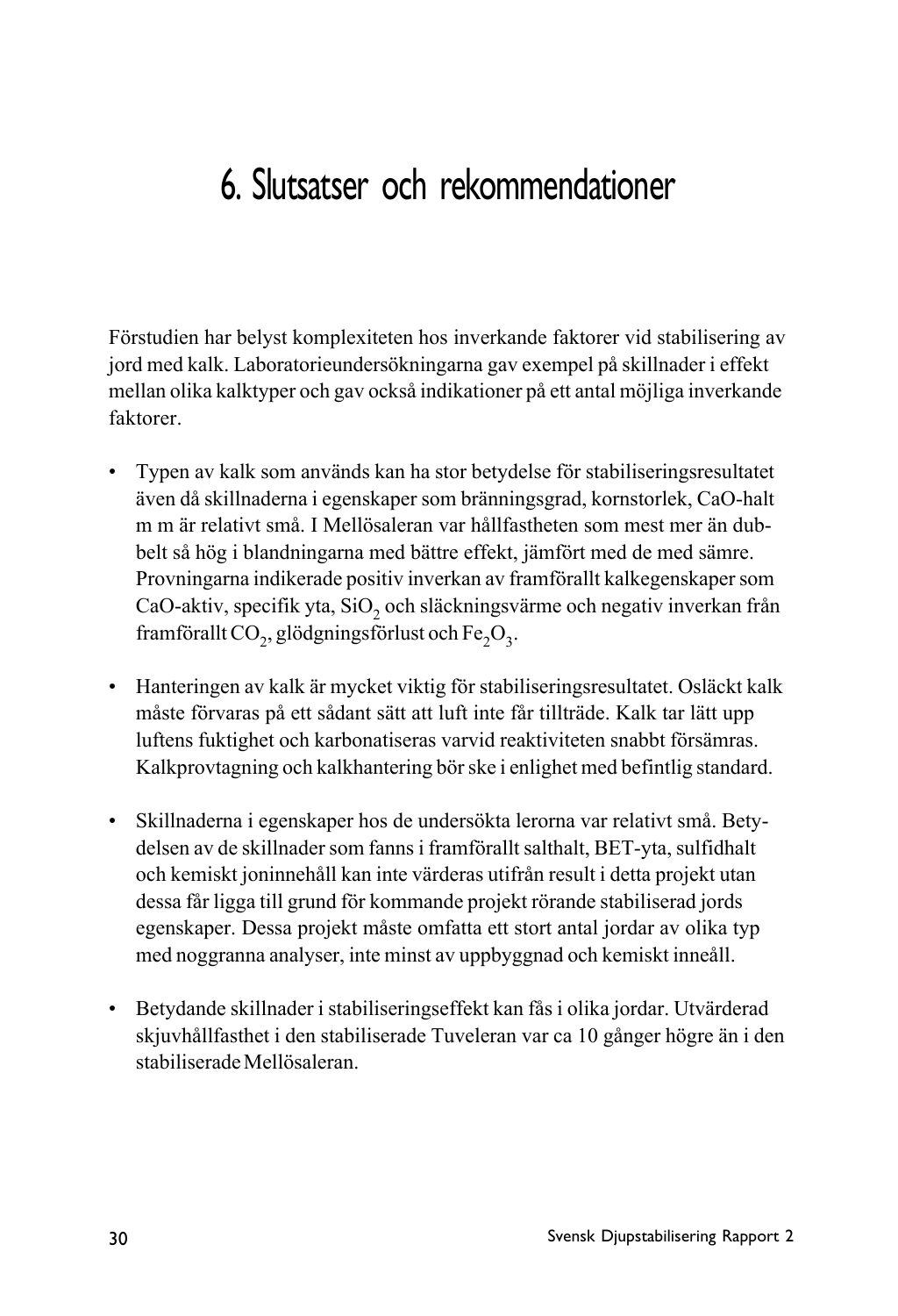- Typen av kalk som ger bäst effekt varierar mellan olika jordar. I Tuveleran är skillnaden i stabiliseringseffekt liten mellan olika provade svenska kalktyper, medan skillnaderna är betydande i Mellösaleran.
- Benämningarna finmald/grovmald och hårdbränd/lösbränd är mer att betrakta som relativa begrepp med avseende på en och samma producent och skillnaderna var inte så stora mellan grupperna som sådana. Ett enhetligt sätt att karakterisera kalk för stabilisering bör etableras inom branchen.
- Lösbränd kalk gav i flera fall väl så god hållfasthetstillväxt som hårdbränd kalk. Ur effektsynpunkt borde därför kravet på hårdbränd kalk kunna strykas. En anledning att tills vidare ha kvar det kan dock vara ur utförandesynpunkt. Eventuella skillnader i utmatning och inblandning i jorden bör klargöras genom installation och provning av pelare i fält. Vidare kan det konstateras att CaO-halten hos samtliga provade kalktyper ligger relativt högt över den som normalt anges i kravspecifikationen. Kravet på CaO-halt borde höjas något. Vidare bör kravet ändras till att avse halt CaO-aktiv istället för som nu CaO-total.

Det finns en mängd olika faktorer som inverkar på stabiliseringsresultatet, både enskilt och i samverkan. Förstudien har givit en en god bild av omfattningen av faktorer som inverkar och skillnader mellan de två jordarna. I fortsatta projekt inom Svensk Djupstabilisering bör de faktorer som i förstudien bedöms ha positiv respektive negativ inverkan undersökas vidare, både i teoretiska och praktiska studier av möjliga kemiska reaktioner i stabiliseringsprocessen.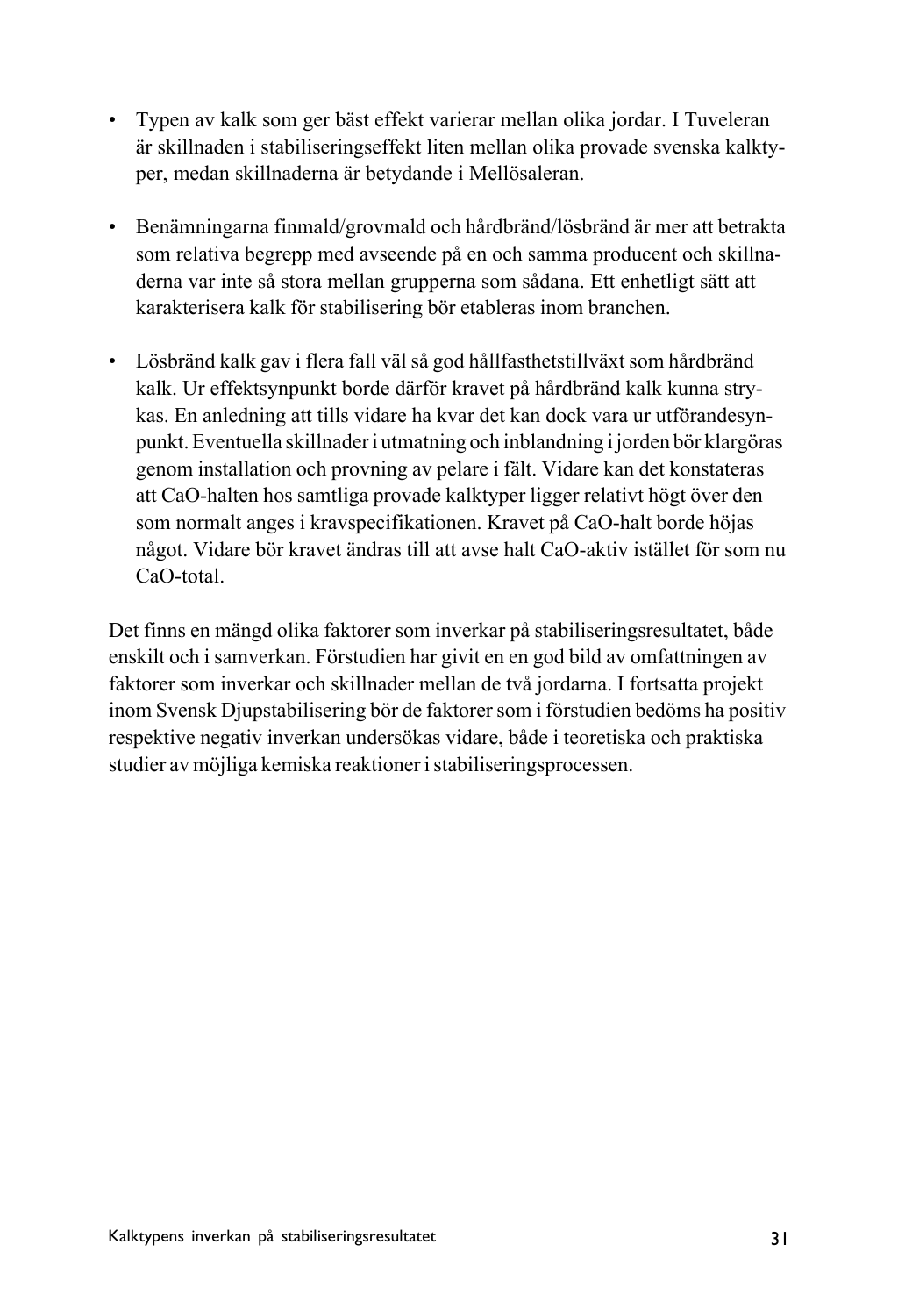### Referenser

- Assarsson, KG (1977). Stabilisering och jordmaterialförbättring med kalk. Kurs i jordstabilisering med cement och kalk. Cementa 1977.
- Carlsten, P & Ekström, J (1995). Kalk- och kalkcementpelare, Vägledning för projektering, utförande och kontroll. SGF Rapport 4:95.
- Hellman, L & Holm, G (1978). Grundförstärkning med kalkpelare, förundersökningar och kravspecifikationer. 1978-04-03, SGI Dnr 2-6/78.
- **SNV/LRF/VAV (1995).** Användning av avloppsslam i jordbruket. SNV Rapport 4418.
- **SS 13 40 03.** Industrikalk Bestämning av släckningsreaktivitet hos bränd kalk. UtgÂva 1. 96-06.
- **SS 13 40 11.** Kalkordlista. UtgÂva 1. 92-09.
- **SS 13 40 12.** Kalkprodukter Provtagning och provhantering. Utgåva 1. 94-09.
- **SS ISO 2591-1.** Siktanalys Del 1: Metoder i vilka används provsiktar av vävd metalltrådsduk och perforerad metallplåt. Utgåva 1.94-06.
- **Åhnberg, H, Johansson, S-E, Retelius, A, Ljungkrantz, C, Holmqvist, L, Holm, G (1995).** Cement och kalk för djupstabilisering av jord, En kemiskfysikalisk studie av stabiliseringseffekter. Statens geotekniska institut, Rapport nr 48.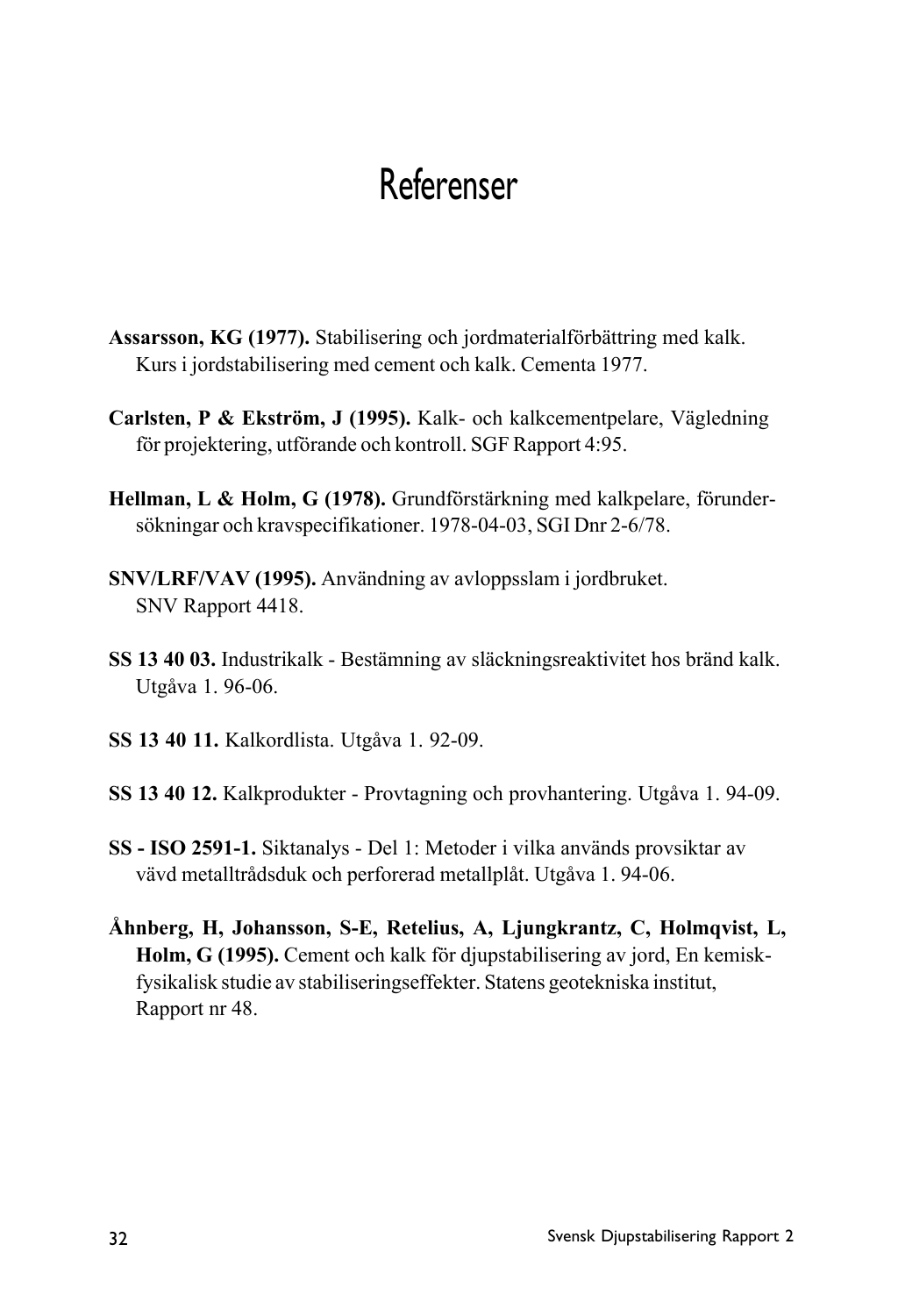# **Bilagor**

Kalktypens inverkan på stabiliseringsresultatet 33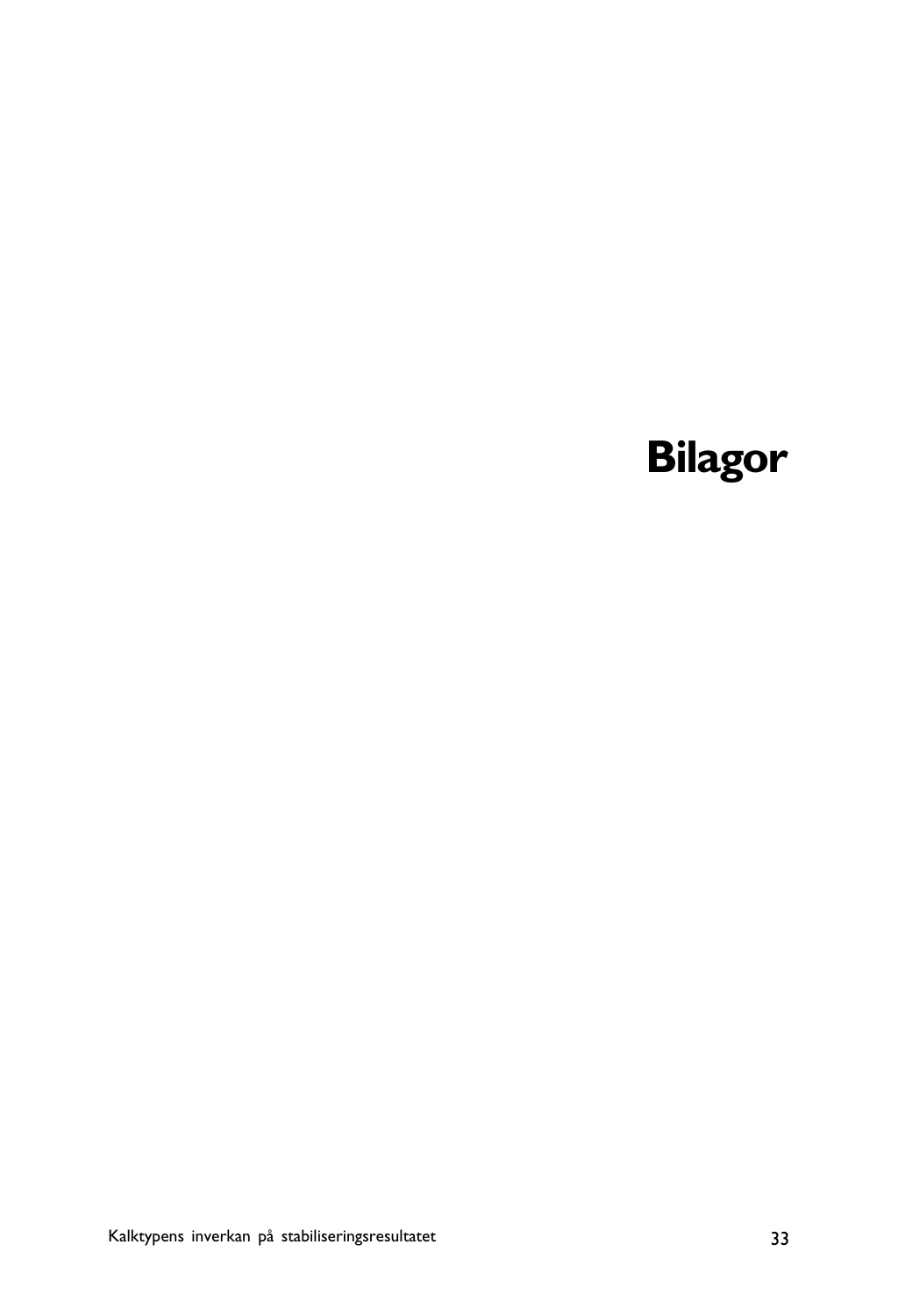$\overline{a}$ K-hf<br>...K-hg **SS** Tid, min 20  $\tilde{\mathbf{a}}$  $x$  x x x x x x x x x  $\circ$  $\frac{1}{\circ}$  $\frac{1}{20}$  $\overline{6}$  $\overline{50}$  $\dot{8}$  $\frac{1}{2}$  $\frac{1}{2}$ 

### $O<sup>o</sup>$ , Tb

#### **BILAGA 1**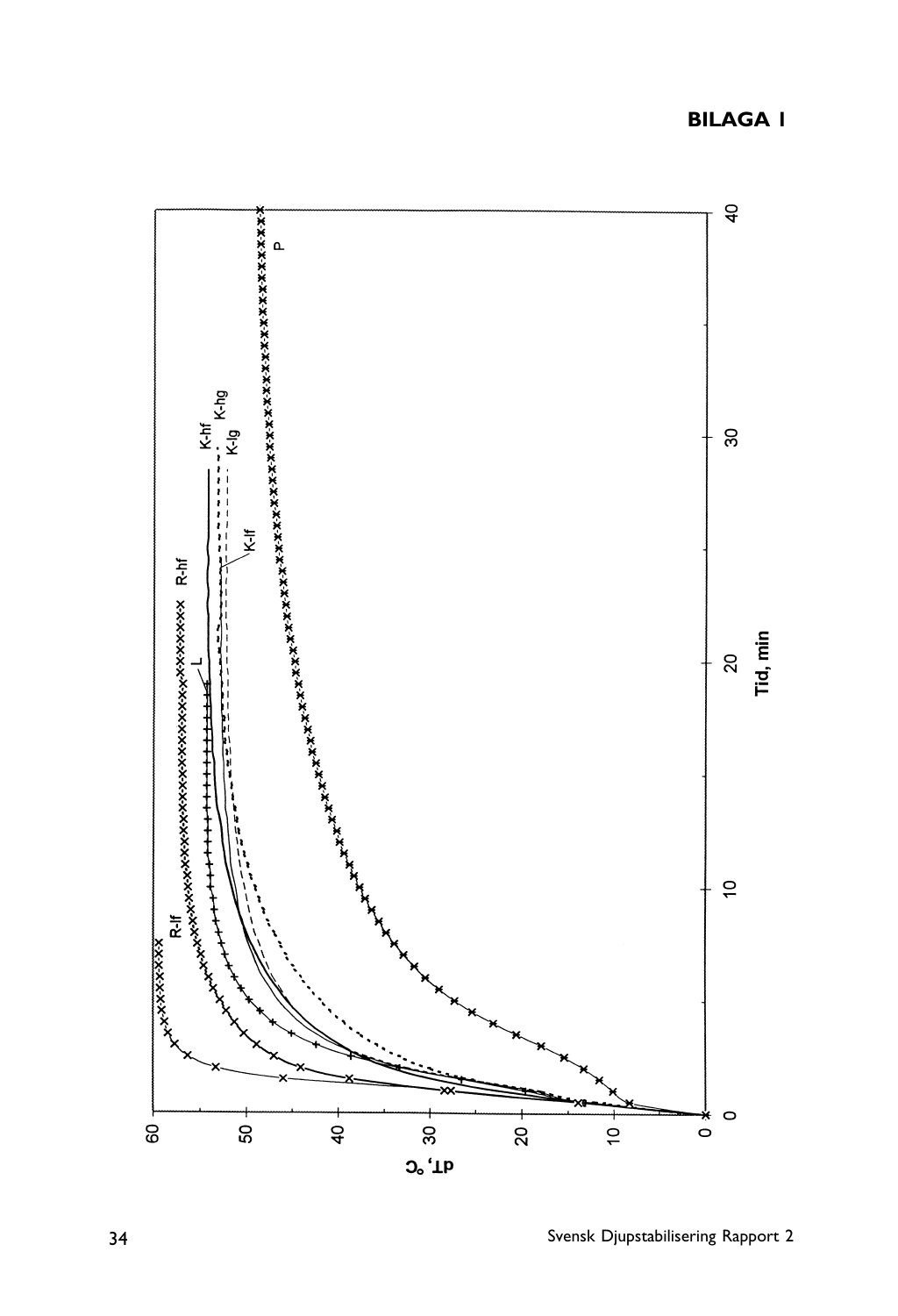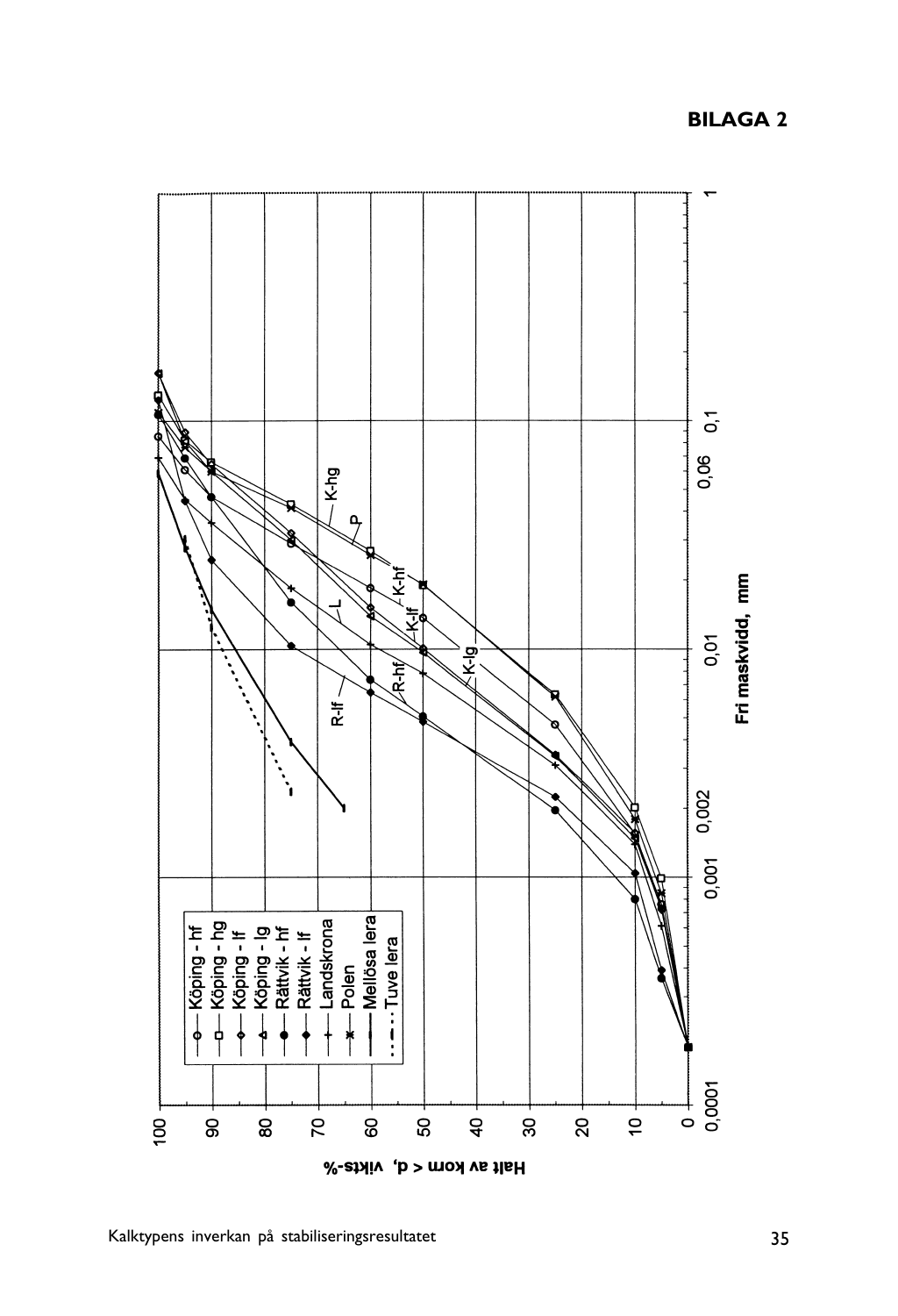| Kari Kuusipuro<br>Nordkalk Oy<br>K. Kuusi pur                     |                     |                                                            |                                        |                                     |                      |                                                             |                                                                                                                               |                                                                   |                                                  |
|-------------------------------------------------------------------|---------------------|------------------------------------------------------------|----------------------------------------|-------------------------------------|----------------------|-------------------------------------------------------------|-------------------------------------------------------------------------------------------------------------------------------|-------------------------------------------------------------------|--------------------------------------------------|
| 47628                                                             |                     | Kalkprover för markstabilisering, RFS-kem.anal.,BET,Laser. |                                        |                                     |                      |                                                             |                                                                                                                               |                                                                   |                                                  |
| Materiaali - Material<br>01 Boda 16.4.96<br>툔<br>06 Mark.Stab.,60 |                     |                                                            | O2 Landskrona<br>O7 Mark.Stab.,100 rpm |                                     |                      | O3 Rättvik 16.4.96<br>O8 Polskt kalk SGI<br>Polskt kalk SGI |                                                                                                                               | 04 Yxhult, 110 rpm, 98%                                           | 05 Yxhult, 140 rpm, 88%                          |
|                                                                   | 5                   | ន                                                          | ຮ                                      | వ                                   | S                    | g                                                           | 5                                                                                                                             | Enhet<br>8                                                        |                                                  |
| $\mathfrak{c}_{\mathbf{a}0}$<br>HET00:5.0                         | 95.31               | 93.41<br>1.38                                              |                                        |                                     |                      |                                                             |                                                                                                                               | মিম                                                               |                                                  |
|                                                                   | 0.018               | 0.035                                                      |                                        | ಜ್ಞ ಕಾಶ್ವರ<br>ಜೆ.ಕಾಶ್ವರ<br>ಜೆ.ಕಾಶ್ಮ |                      | 요 <u>ㅋ</u><br>요금음은                                          | 83858<br>81369                                                                                                                | <b>្លុ</b> ង<br>ភូមិ<br>ភូមិ                                      |                                                  |
| 1102.<br>(1203                                                    |                     |                                                            |                                        |                                     |                      |                                                             |                                                                                                                               |                                                                   |                                                  |
| e203                                                              | $388$<br>$-25$      | 0.76                                                       |                                        |                                     |                      |                                                             |                                                                                                                               | Philips<br><b>RFS</b><br>0.57<br>0.57                             | 2400<br>RW                                       |
| <b>MgO</b>                                                        | 0.13                |                                                            |                                        | $1.85$<br>$-0.51$                   |                      | es<br>Sus                                                   |                                                                                                                               |                                                                   |                                                  |
| Wa20                                                              |                     |                                                            | $\frac{5}{9}$                          |                                     |                      |                                                             |                                                                                                                               |                                                                   |                                                  |
| <br><b>MnO</b>                                                    |                     |                                                            | 0.164                                  | 38835<br>38835                      |                      | 0.007<br>0.007                                              | $\frac{3}{2}$ $\frac{3}{2}$ $\frac{3}{2}$ $\frac{3}{2}$ $\frac{3}{2}$ $\frac{3}{2}$ $\frac{3}{2}$ $\frac{3}{2}$ $\frac{3}{2}$ |                                                                   |                                                  |
| S-Leco                                                            |                     |                                                            |                                        |                                     |                      |                                                             |                                                                                                                               | Leco CS                                                           | 244                                              |
| $CO2 - Leco \ldots \ldots$                                        |                     |                                                            | ្លួង<br>ទី១៩                           |                                     |                      | $-322.5$                                                    |                                                                                                                               | $\mathbf{I}$                                                      | Valdhart titration                               |
| fukt 105°C/IR                                                     | 8.8<br>0.6          |                                                            |                                        |                                     |                      |                                                             |                                                                                                                               |                                                                   |                                                  |
| GL. f 1000 °C                                                     |                     | $0.14$<br>90.9                                             | 0.24<br>0.24<br>93.8                   | 2.21<br>0.35<br>9.10                | e 19<br>2019<br>2019 |                                                             |                                                                                                                               | $\begin{array}{c} 5.0 \\ 0.8 \end{array}$                         |                                                  |
| CoO-akt SFS 5188<br>Släcningsreaktivitet                          | 93.4                |                                                            |                                        |                                     |                      |                                                             |                                                                                                                               | ${}^{0.25-81}_{1060}$<br><b>ASTM</b><br>DIN<br>I<br>$\frac{1}{1}$ |                                                  |
| BET-specifik yta                                                  |                     |                                                            |                                        |                                     |                      |                                                             |                                                                                                                               | ł<br>bilaga                                                       |                                                  |
| 3ET fr.Ca(OH)2                                                    | $\frac{1.55}{34.7}$ | $\frac{1.36}{51.6}$                                        | $\frac{1}{25}$                         | $\frac{1}{3}$<br>33.1               | $\frac{1.68}{33.4}$  | $\frac{136}{27.7}$                                          | $\frac{1.46}{28.4}$                                                                                                           | 66131<br>DIN<br>ł<br>$m^2/g$ ---<br>្ត្រ<br>ខេត្ត                 | $\overline{1}$<br>FlowSorb-2300<br>Micromeritics |
| Laser-kornstorleksfö                                              | $\frac{10}{10}$     | $\frac{1}{2}$                                              | $rac{16}{9}$                           | $\frac{1}{20}$ .05                  | $\frac{1}{20.05}$    |                                                             | 0.08                                                                                                                          | ŧ<br>bilaga<br>$\overline{5}$                                     | Fritsch Analysette                               |
|                                                                   | N                   | 1.4                                                        |                                        |                                     |                      | $rac{2}{10}$                                                |                                                                                                                               | mg/kg<br>mg/kg<br>$\frac{4}{1}$                                   |                                                  |
|                                                                   | ∾                   |                                                            |                                        |                                     |                      |                                                             |                                                                                                                               | ng/kg<br>o.                                                       |                                                  |
|                                                                   | N                   |                                                            |                                        |                                     |                      |                                                             | $\frac{4}{1}$                                                                                                                 | mg/kg                                                             |                                                  |
| <b>Mg</b><br>William - 1991<br>William - 1991<br>William - 1992   | 50.02<br>n          | $-0.02$                                                    | s.o                                    | 0.02                                | $-0.02$              | 0.02                                                        | 50.02                                                                                                                         | 028150<br>SS<br>mg/kg<br>mg/kg<br>$-0.02$<br>S                    | Metallhalt i vatten<br>sediment.<br>och<br>slam  |
| <br>2                                                             | ∾                   | nne                                                        | $\ddot{\circ}$                         |                                     |                      |                                                             |                                                                                                                               | mg/kg<br>S                                                        |                                                  |
|                                                                   | $\frac{1}{2}$       |                                                            |                                        |                                     | <u>بہ</u>            | ÷ء                                                          |                                                                                                                               | mg/kg<br>Ħ                                                        |                                                  |
| $\mathbf{m} \dots$                                                | °,<br>0.27          | 53<br>$\ddot{0}$                                           | 0.42                                   | 0.20                                | $-0.05$              | $\approx$<br>0.34                                           | 0.27<br>Ξ                                                                                                                     | mg/kg<br>mg/kg<br>148                                             |                                                  |
|                                                                   |                     |                                                            |                                        |                                     |                      |                                                             |                                                                                                                               |                                                                   |                                                  |
|                                                                   |                     |                                                            |                                        |                                     |                      |                                                             |                                                                                                                               |                                                                   | <b>BILAGA 3</b>                                  |
|                                                                   |                     |                                                            |                                        |                                     |                      |                                                             |                                                                                                                               |                                                                   |                                                  |

Jakelu - Fördelning<br>HPi,K.Kuusipuro,lab

Hyväksyjä - Godkännare

OY NORDKALK AB<br>Kemian laboratorio<br>SF 21600 Parainen

21.11.1996

**KEMIALLINEN ANALYYSI**<br>KEMISK ANALYS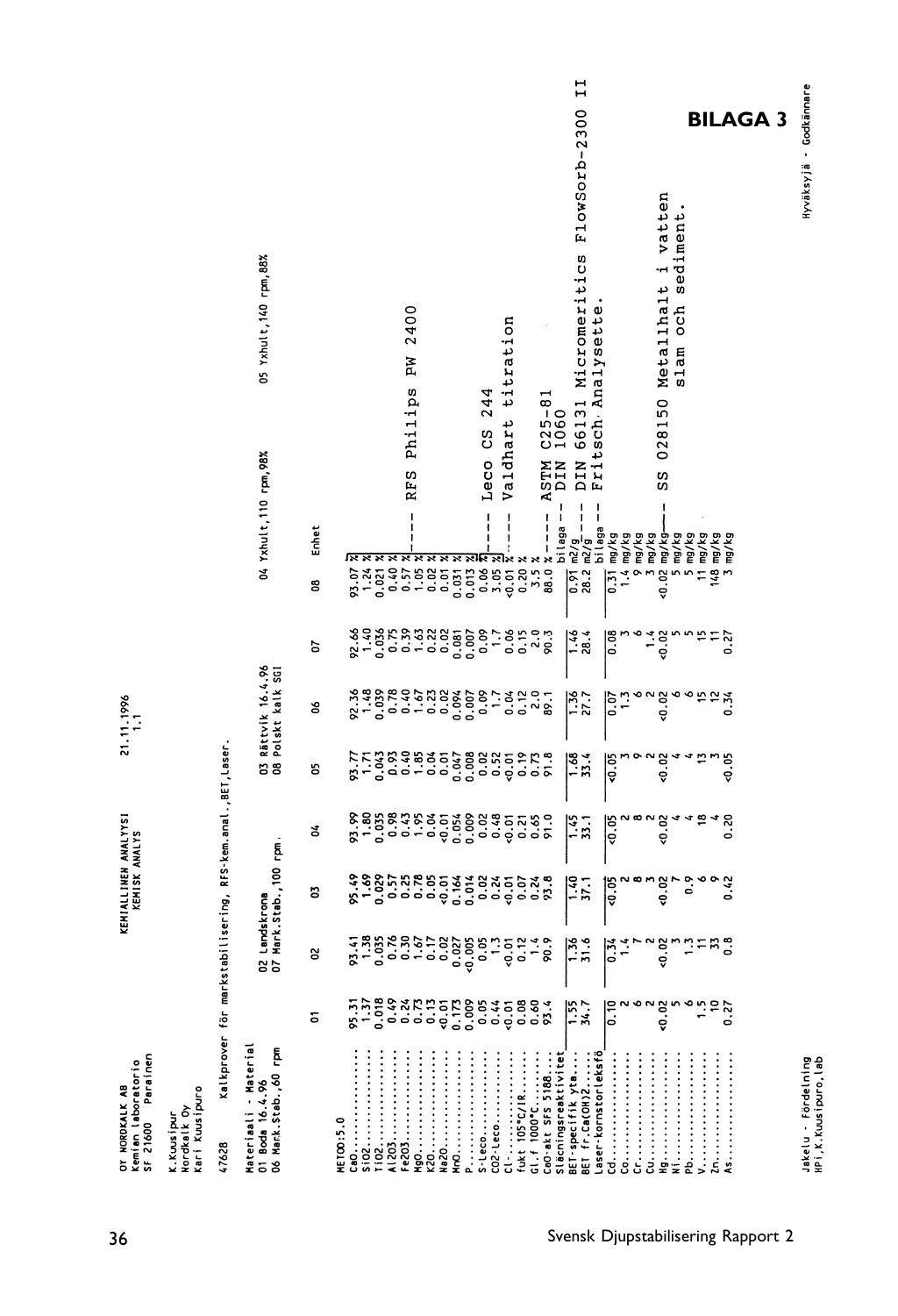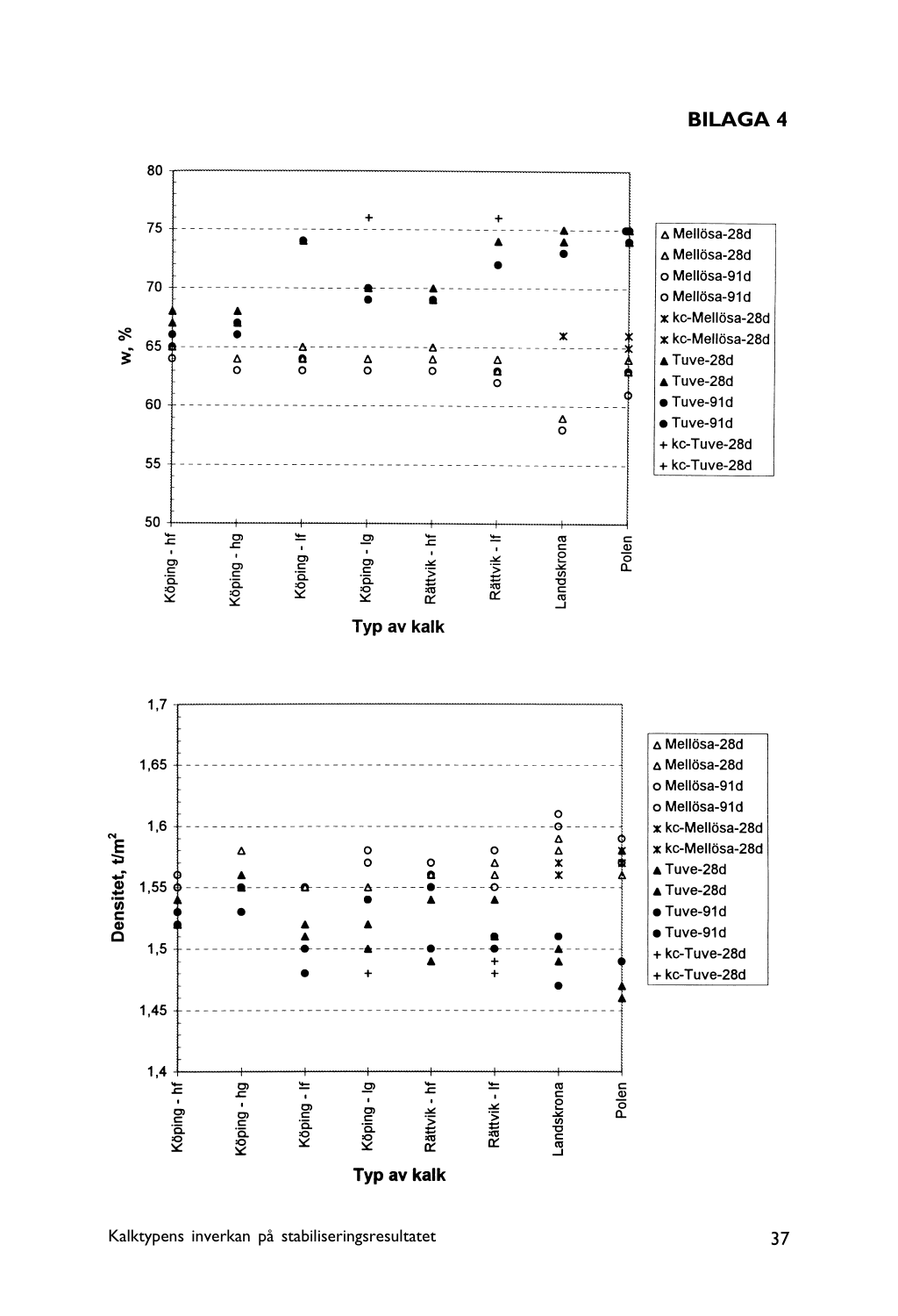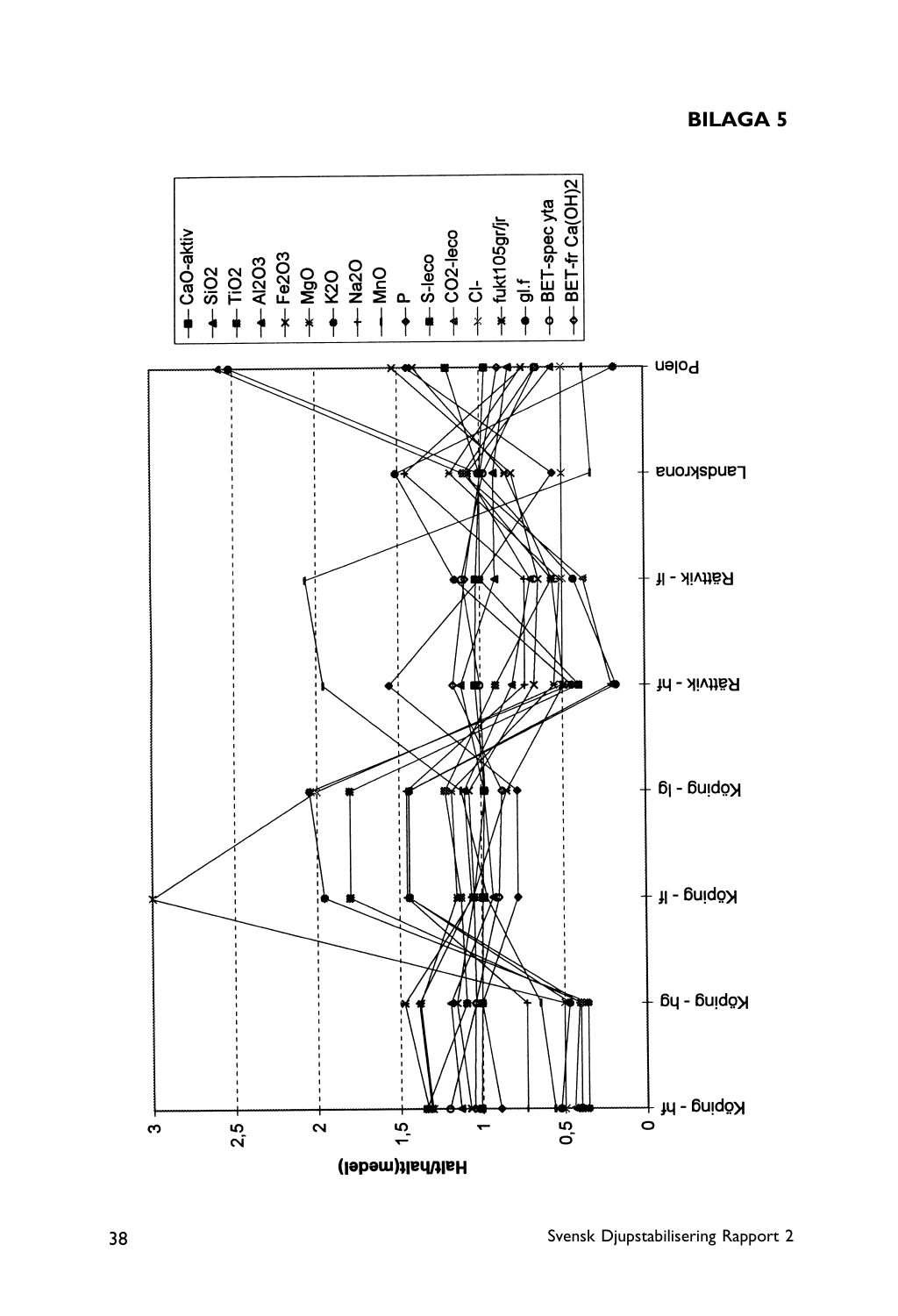| <b>Prov</b>  | CaO-aktiv<br>$\frac{6}{9}$ | CO,<br>$\%$ | dT-max<br>°C | $0.04 \,\mathrm{mm}$<br>$\frac{0}{0}$ | $0,09 \,\mathrm{mm}$<br>$\frac{0}{0}$ |  |
|--------------|----------------------------|-------------|--------------|---------------------------------------|---------------------------------------|--|
| 1            | 89,6                       | 2,0         | 50,7         | 64,9                                  | 89,0                                  |  |
| $\mathbf{2}$ | 89,6                       | 1,4         | 53,1         | 81,3                                  | 98,2                                  |  |
| 3            | 89,6                       | 2,0         | 51.5         | 65,2                                  | 89,4                                  |  |

**Kompletterande provtagning och provning av polsk kalk.**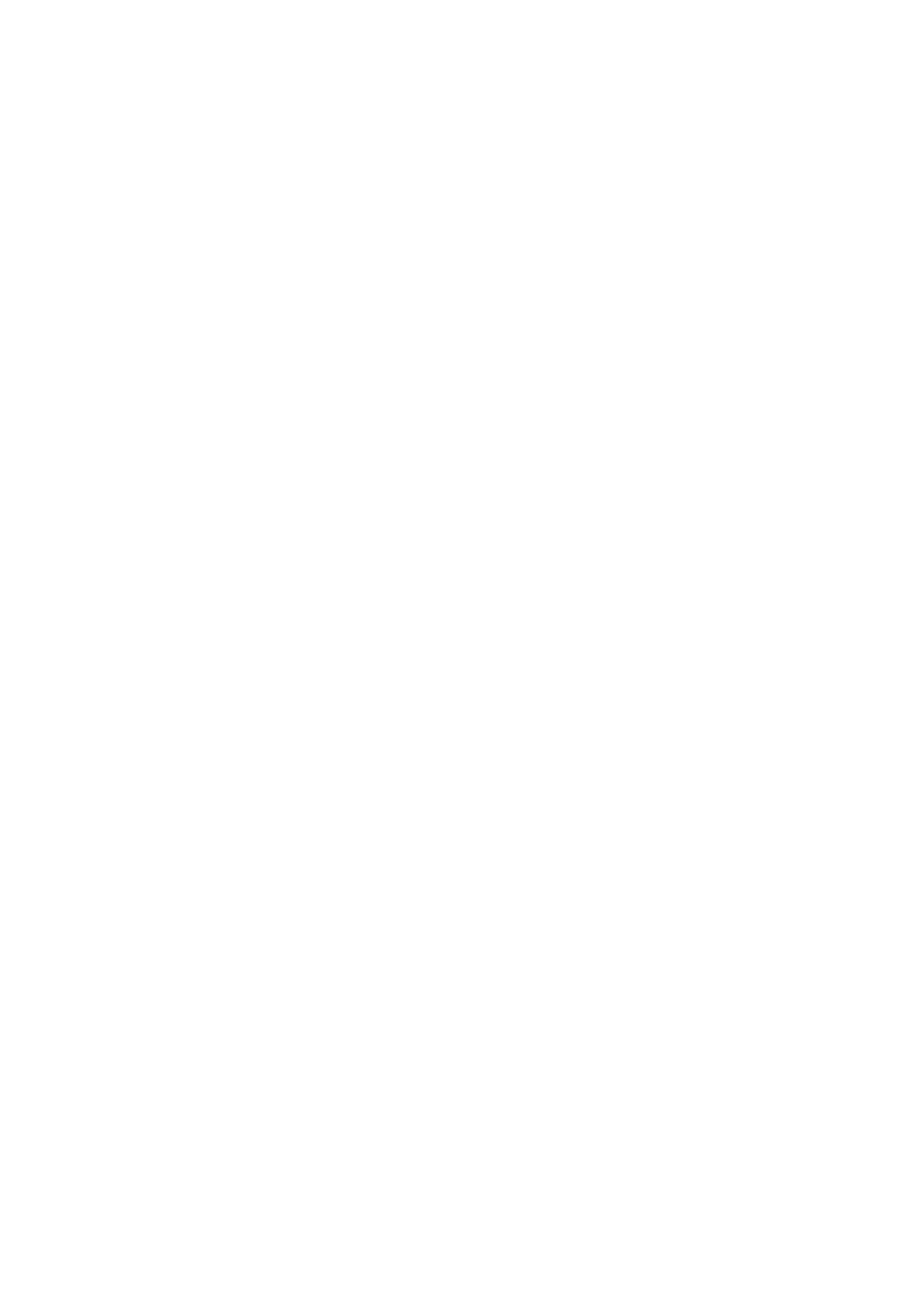### **Publikationer utgivna av Svensk Djupstabilisering**

### **Rapport**

| Erfarenhetsbank för kalk-cementpelare<br>Torbjörn Edstam                                 | 1997 |
|------------------------------------------------------------------------------------------|------|
| Kalktypens inverkan på stabiliseringsresultatet. Förstudie<br>Helen Åhnberg & Håkan Pihl | 1997 |

**DISTRIBUTION:** Svensk Djupstabilisering

c/o SGI, 581 93 Linköping Tel: 013- 20 18 62, Fax: 013-20-19 13, E-mail: sussyl@geotek.se